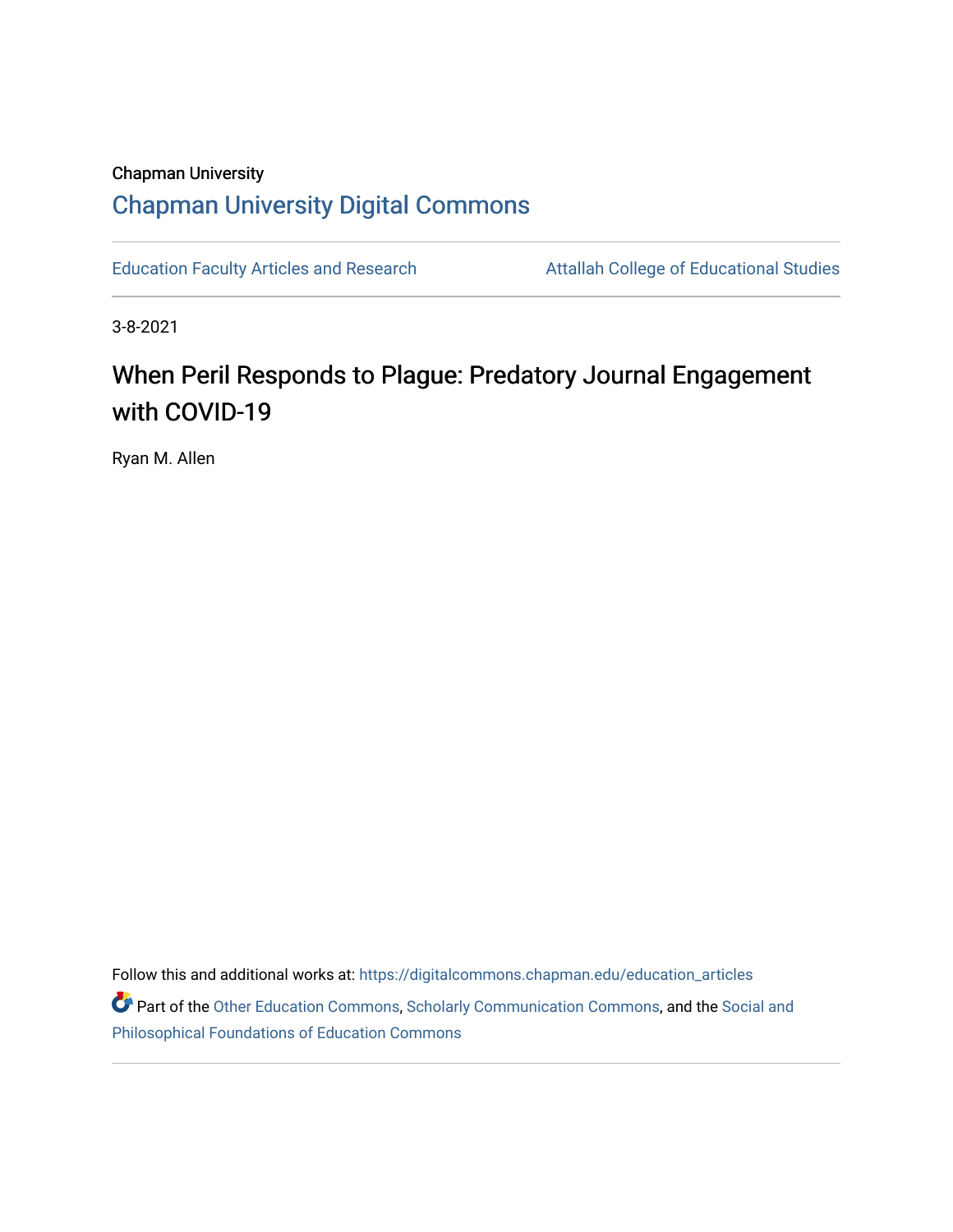# When Peril Responds to Plague: Predatory Journal Engagement with COVID-19

# **Comments**

This is a pre-copy-editing, author-produced PDF of an article accepted for publication in Library Hi Tech, volume 39, issue 3, in 2021 following peer review. The definitive publisher-authenticated version is available online at [https://doi.org/10.1108/LHT-01-2021-0011.](https://doi.org/10.1108/LHT-01-2021-0011)

This scholarship is part of the [Chapman University COVID-19 Archives](https://digitalcommons.chapman.edu/covid-19_archives/).

Copyright Emerald Publishing Limited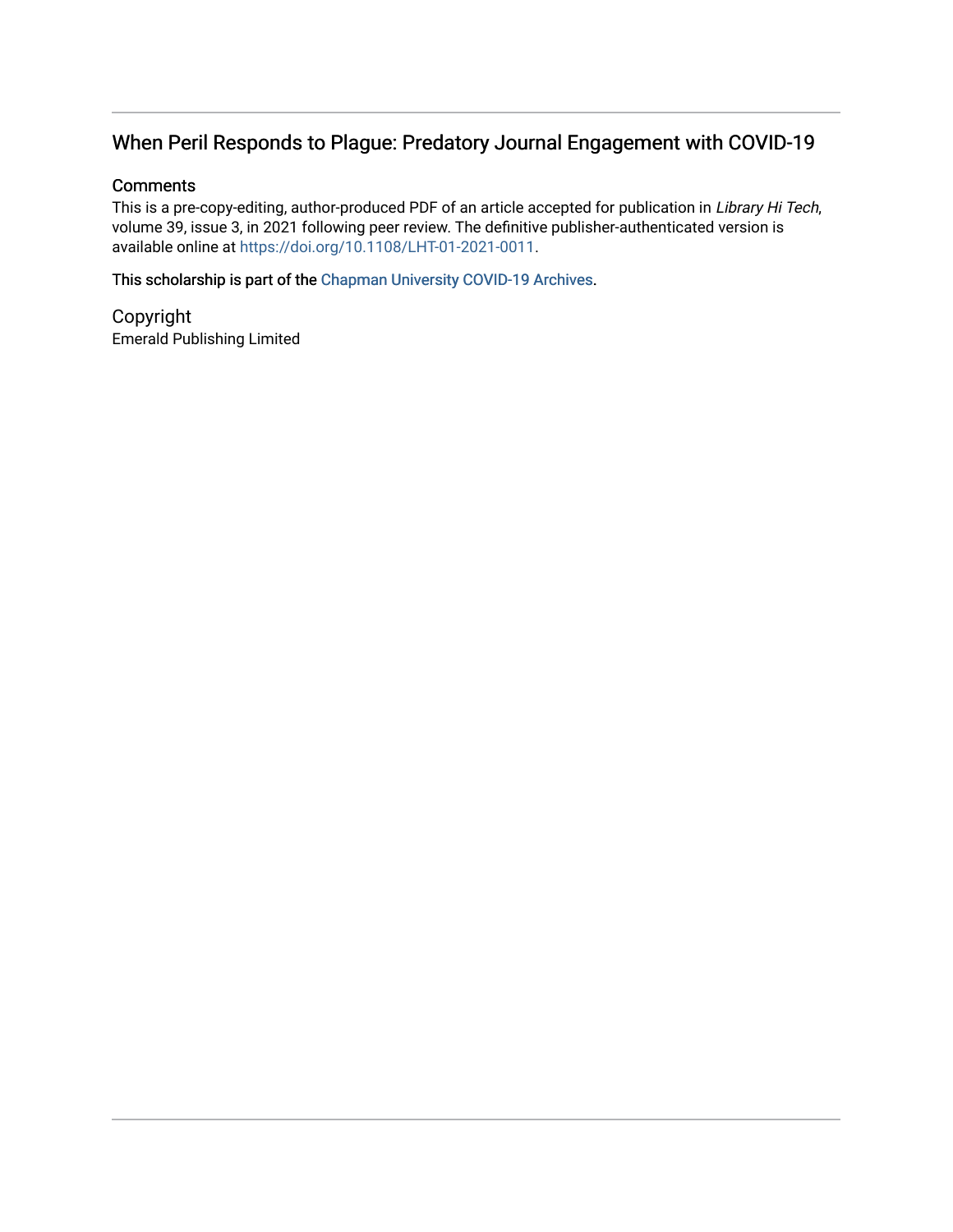Library Hi Tech



Library **H** 

# **When Peril Responds to Plague: Predatory Journal Engagement with COVID-19**

| Journal:                                                                                                                                       | Library Hi Tech                                                        |  |  |  |
|------------------------------------------------------------------------------------------------------------------------------------------------|------------------------------------------------------------------------|--|--|--|
| Manuscript ID                                                                                                                                  | LHT-01-2021-0011                                                       |  |  |  |
| Manuscript Type:                                                                                                                               | Original Article                                                       |  |  |  |
| Keywords:                                                                                                                                      | Global, Predatory Journals, Digitization, COVID-19, Publishing, Health |  |  |  |
|                                                                                                                                                |                                                                        |  |  |  |
| SCHOLARONE™<br>Manuscripts                                                                                                                     |                                                                        |  |  |  |
| pre-print                                                                                                                                      |                                                                        |  |  |  |
| Citation: Allen, R. M. (2021). When peril responds to plague: predatory journal<br>engagement with COVID-19. Library Hi Tech, 39 (3), 746-760. |                                                                        |  |  |  |
|                                                                                                                                                |                                                                        |  |  |  |

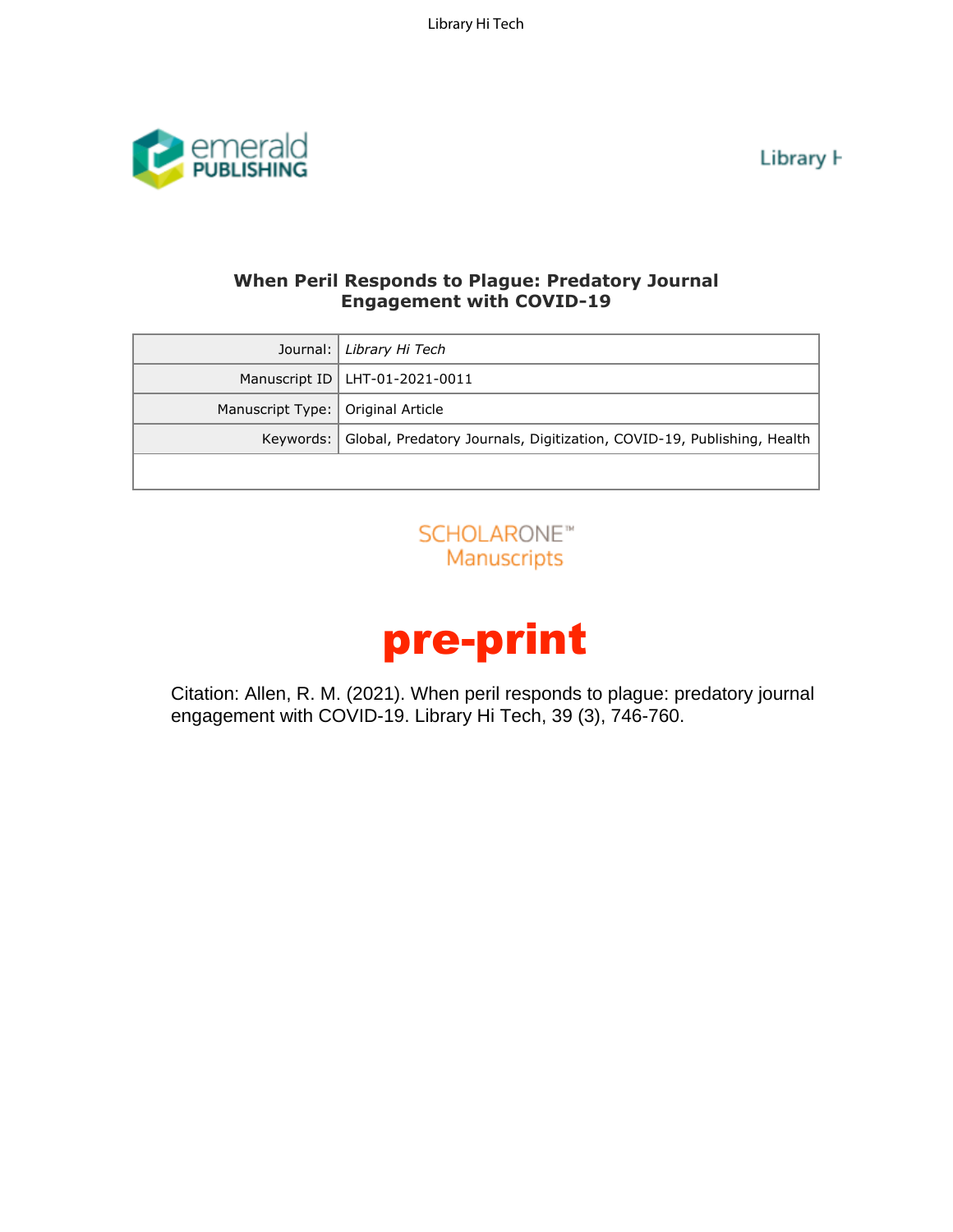When Peril Responds to Plague: Predatory Journal Engagement with COVID-19

- 
- 
- 
- 
- 
-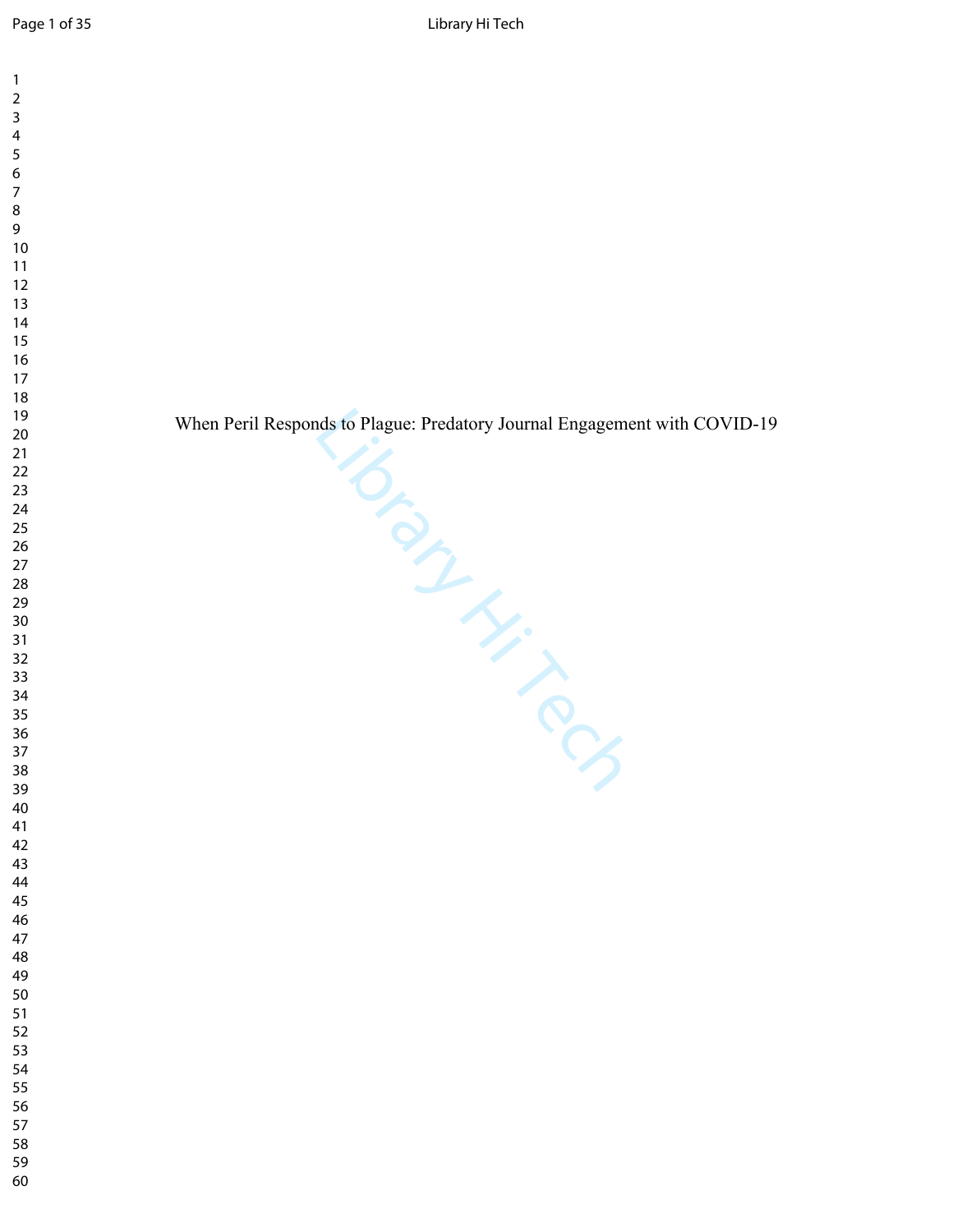# **1. Introduction**

current health and medical implications, stunction and the past to support claims made by the anti-vect al., 2019). For instance, Beall (2018) not the anti-vaccine movement has published "the anti-vaccine movement has publ As researchers around the world scrambled to understand the SARS-CoV-2 (COVID-19) virus in 2020, scholars warned that predatory publishers would attempt to capitalize on the immense need for research related to the pandemic (Memon & Rathore, 2020; Teixeira da Silva, 2020; Rzymski et al., 2020). Academia has been battling predatory journals long before the arrival of COVID-19. Beninger, Beall, and Shumway (2016) described predatory publishing as a "peril" built on the exploitation of norms within the "scientific publishing community" (p. 4). More concerning given the current health and medical implications, studies written for predatory outlets have been used in the past to support claims made by the anti-vaccination movement (Readfearn, 2018; Bucceri et al., 2019). For instance, Beall (2018) notes that one of the most influential scholars within the anti-vaccine movement has published "unscientific" work in suspected predatory journals as evidence to show the relationship between vaccines and autism (p. 296). Misinformation could further be fueled by articles on COVID-19 that have found homes in predatory outlets with little or no peer review (Vervoort et al., 2020). There is already a torrent of unfounded claims on social media, such as masks reduce oxygen levels or 5G spread the coronavirus, which are conspiracy theories that only threaten public health (Scheirer, 2020; Wani et al., 2021; Warner et al., 2021).

Given the critical need, outlets have attempted to fast-track COVID-19 research that has led to some articles being published before they were ready. In a systematic review of COVID studies, Jung et al. (2020) found that journals peer-reviewed manuscripts on this topic were published more rapidly and with lower methodological standards (it should be noted that this study is still in preprint). Dinis-Oliveira (2020) warned that the rapid push to publish during the pandemic is "speed science" (p. 7), illustrating how the fast-tracking likely led to the use of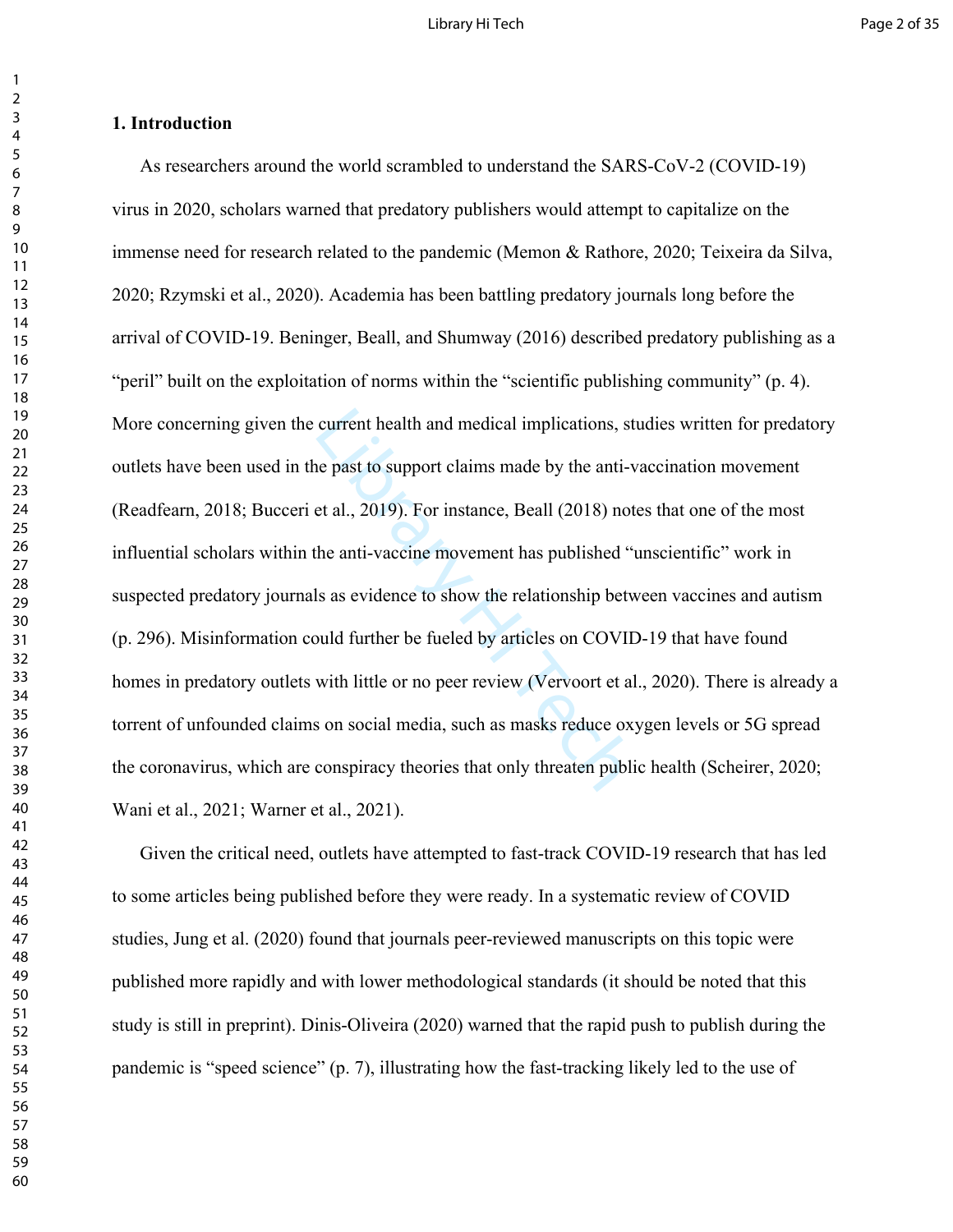# Page 3 of 35 Library Hi Tech

hydroxychloroquine in treating patients with the virus without the standard evidence. While the credible, legitimate publishing space can make mistakes, these are typically amended through corrections or retractions. However, with little editorial standards and some without any genuine peer review (Memon, 2018; Grudniewicz et al., 2019), predatory publishing does not hold to the same corrective mechanism and has the capacity to publish quickly with little recourse, with an average of roughly 50 articles per year (Shen & Björk, 2015). Despite findings that predatory journal articles often receive few to no citations (Brainard, 2020), the demand for pandemicrelated information could lead to increased usage of lower-quality work compared to normal circumstances (Dinis-Oliveira, 2020; Scheirer, 2020).

ead to increased usage of lower-quality wor<br>ira, 2020; Scheirer, 2020).<br>latory journals has already offered a credibl<br>been heightened during the rush for researc<br>ming from the pandemic. Academic journa<br>blishers might take The information in predatory journals has already offered a credible threat to academia, but these challenges have only been heightened during the rush for research on the virus and the resulting uncertainties stemming from the pandemic. Academic journals have warned in editorials that predatory publishers might take advantage of the pandemic by putting out virusrelated work (Memon & Rathore, 2020; Teixeira da Silva, 2020; Rzymski et al., 2020). Given the importance of medical research to the epidemic, there is a heightened urgency surrounding any research focusing on virology, immunology, and epidemiology, which could open vulnerabilities to predatory publishers in these spaces. Indeed, an editorial from Rzymski et al. (2020) in *International Immunopharmacology* warned of the COVID situation, "There may be 'predatory journals', but there are also 'predatory authors' who are capitalizing on the emergence of a new disease for self-gain" (p. 1). With the recency and ongoing nature of the epidemic, there has been little empirical research on predatory journals and COVID-19 (Vervoort et al., 2020). This research seeks to fill these concerns with an exploration of the publishing practices of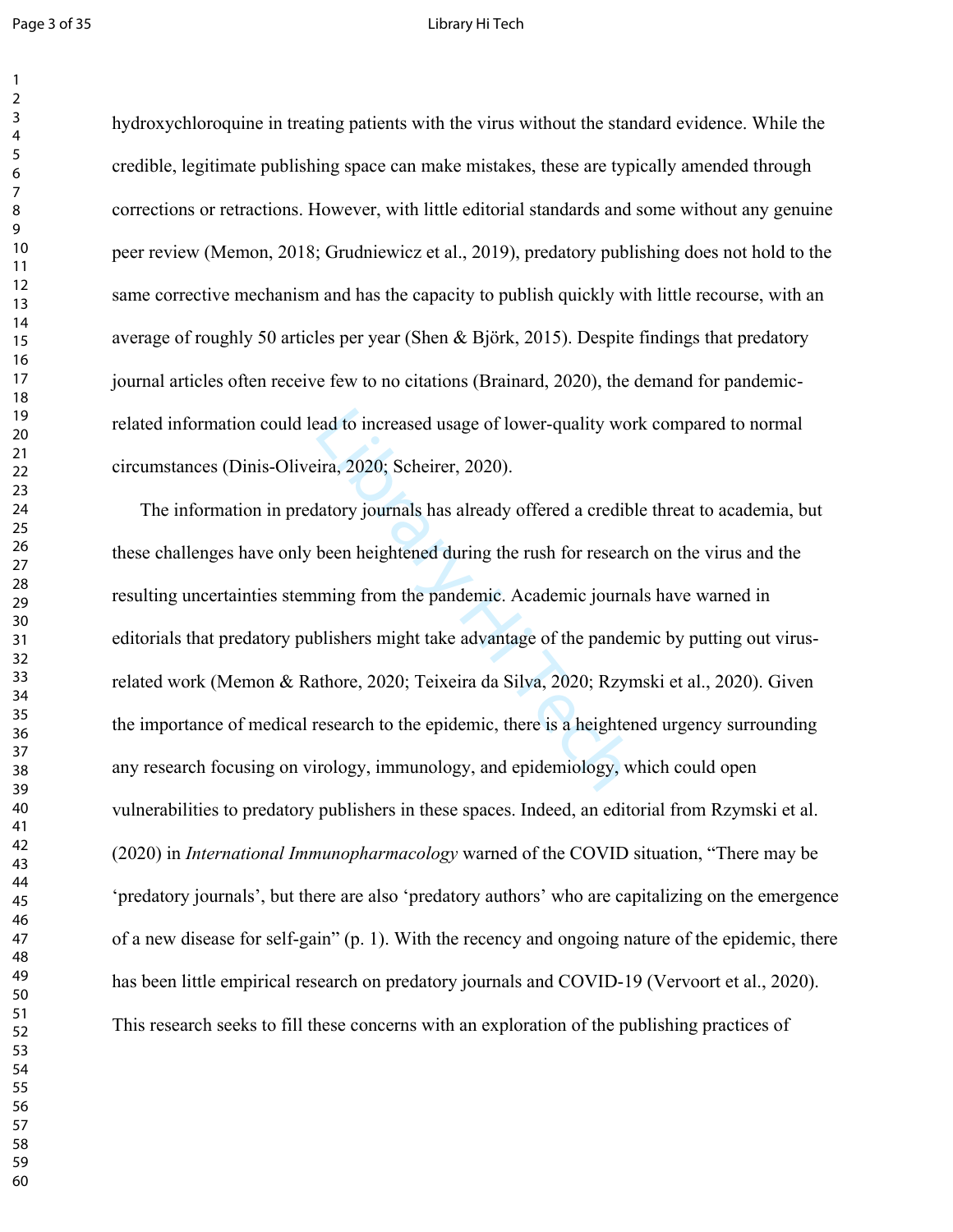predatory journals on COVID-19, with a keen focus on the crucial areas of virology, immunology, and epidemiology. This study poses three research questions:

1) How many predatory journals explicitly focus on virology, immunology, and epidemiology and to what degree are their predatory behaviors? 2) What engagement have these predatory journals related to virology, immunology, and epidemiology had with the COVID-19 pandemic research? 3) Uncovered through the exploration of the first two questions, what are the characteristics of the other predatory journals that have published on COVID-19?

# **2. Background on Predatory Journals**

other predatory journals that have publishe<br>
ory Journals<br>
are phenomenon in academia, predatory public<br>
correct world. In an editorial in the *Journal of Ep.*<br>
are predatory publishers as a disease in them<br>
as a symptom o While a relatively recent phenomenon in academia, predatory publishing has inundated sectors and fields across the world. In an editorial in the *Journal of Epidemiology*, Wager (2017) argued, "Rather than viewing predatory publishers as a disease in themselves, I suggest we should regard them instead as a symptom of malaise within the academic research establishment (p. 87)." In this way, the system incentivizes quantity over quality. With these growing pressures to publish, research on the phenomenon has found that some scholars choose these low-quality outlets simply to add an item to their CV, willfully ignoring the detriments to the academy (Demir, 2018; Cobey et al., 2019). Predatory publishers oblige the thirst for publications by offering quick turnaround times on submissions that are not realistic within the standard peerreview process, as long as the author pays the publication fee. Conversely, other scholars simply have had little training or awareness on the topic of predatory publishers. These novice scholars can be confused by the false claims of index inclusion, legitimate-sounding title names, or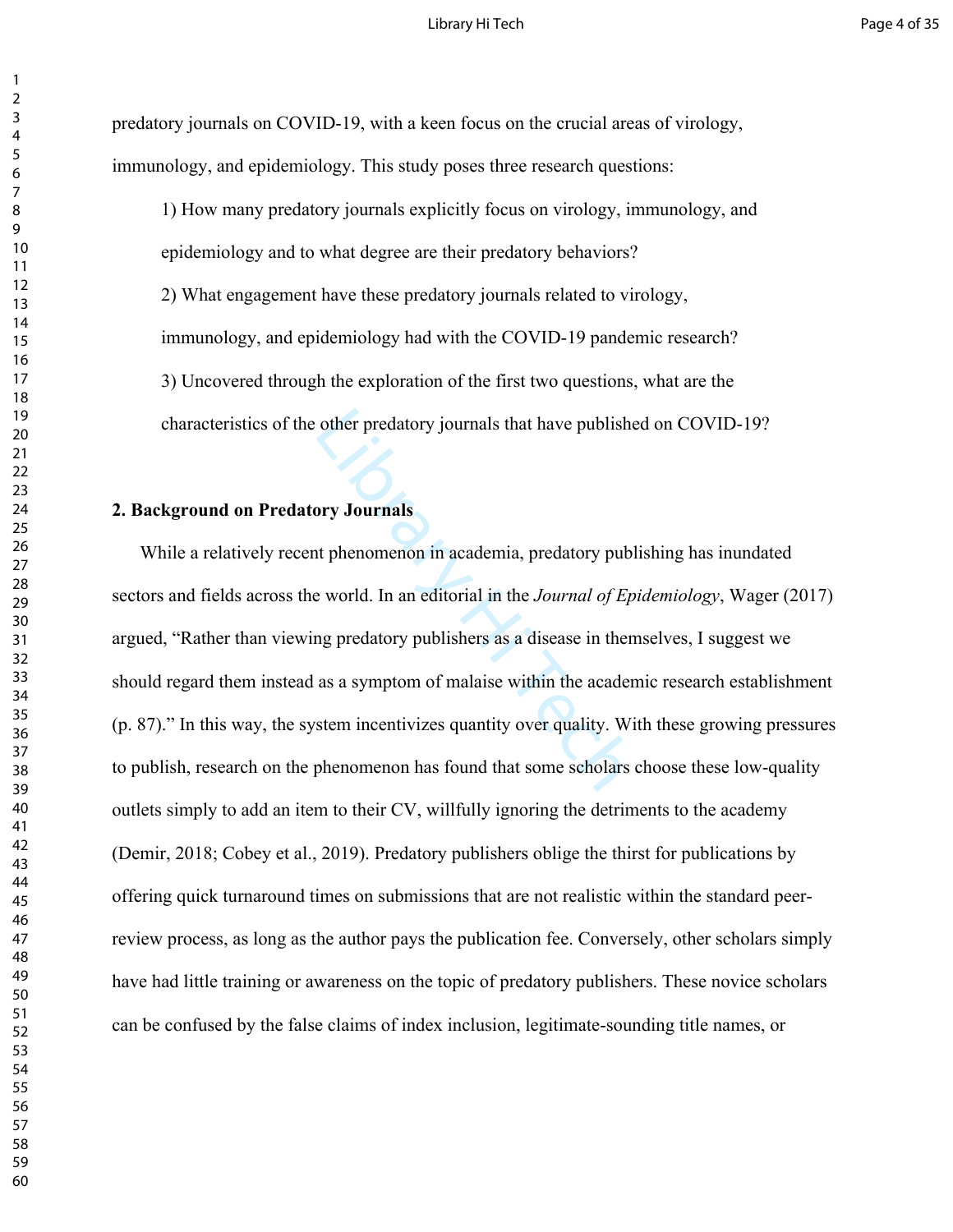## Page 5 of 35 Library Hi Tech

flattering email solicitations (Demir, 2018; Grgić & Guskić, 2019). Despite the root causes of the problem, predatory journals can now be found in every field and sector across the world.

Example East (Shehata & Elgllab, 2018) and<br>eneral, predatory journals take advantage of<br>ssures for *international* English language jc<br>Neil, 2018). However, the problem is truly<br>icles from scholars located in affluent sys Much of the concentration of predatory publications has been on less affluent and non-Western nations, especially in India. Scholars have found that India and other South Asian neighbors account for most of the predatory publishing activity within respective fields (Shen & Björk, 2015; Kozak, 2016; Moher et al. 2017; Petrisor, 2019). But the geographic impact of these types of publishers still reaches beyond the subcontinent, especially in other developing academic sectors like in the Middle East (Shehata & Elgllab, 2018) and to Sub-Saharan Africa (Shen & Björk, 2015). In general, predatory journals take advantage of non-native Englishspeaking academics, as pressures for *international* English language journals have become commonplace globally (O'Neil, 2018). However, the problem is truly global, as research has found predatory journal articles from scholars located in affluent systems in Europe (Strielkowski et al., 2017; Grgić & Guskić, 2019) and in the United States (Moher et al., 2017). Predatory publishers indiscriminately flood inboxes across the world and the practice has become boundless across disciplines.

Despite the various reasons some scholars may publish in them or the geography epicenter for predatory publishing, the phenomenon has left a conundrum for libraries dealing with digitization and new open access outlets (Hey & Hey, 2006; Beall, 2016a; Grudniewicz et al., 2019). Science had been long guarded through limited availability and paywalls, but open access has had the dueling effect of democratizing research while providing space for predatory journals to thrive (see Kusekwa & Mushowani, 2014; Dandawate & M, 2019). For instance, the style of Gold Open Access has authors pay publishing fees before publication, a change that removes paywalls and gives access to the knowledge produced to anyone across the world. Legitimate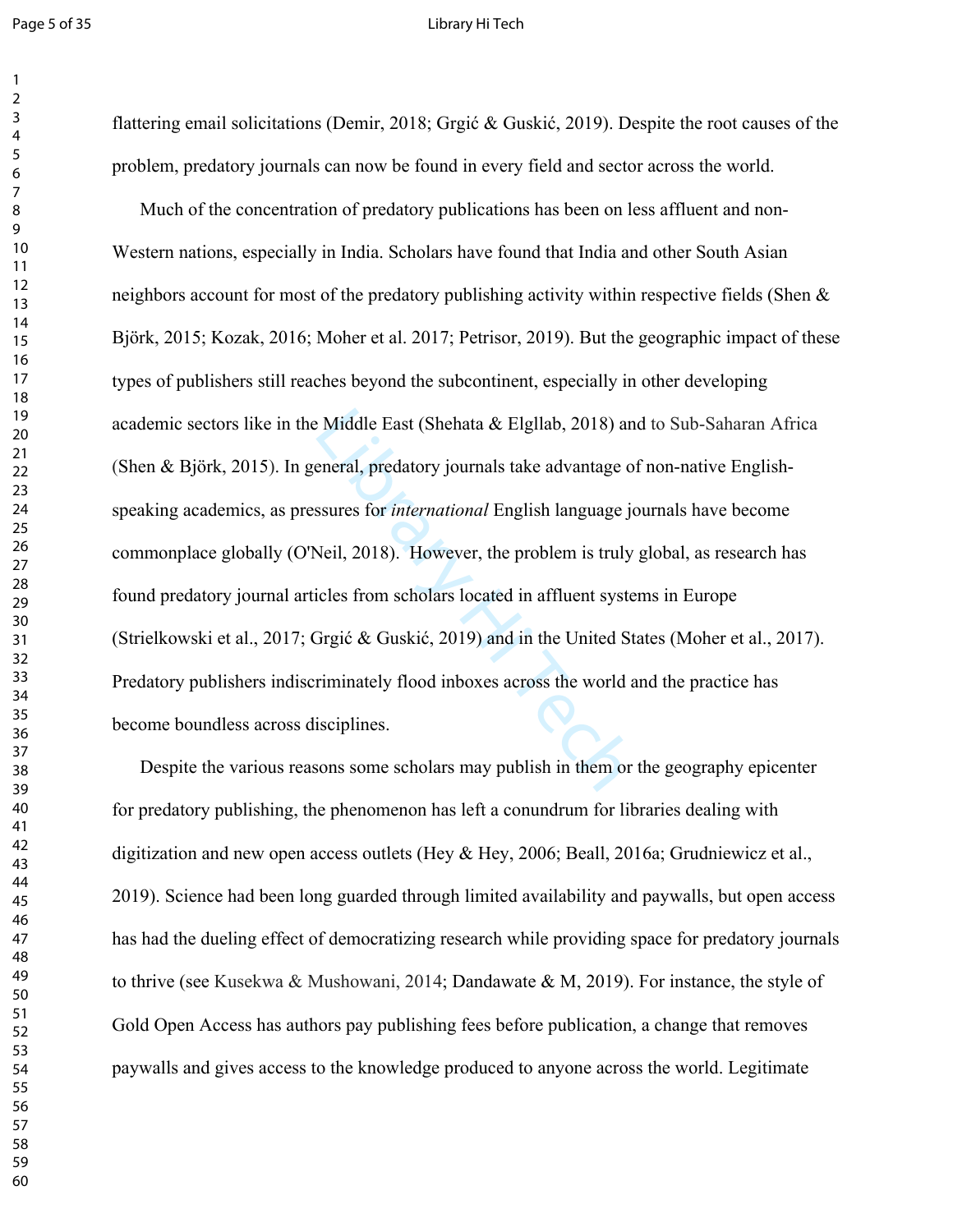# Library Hi Tech **Page 6 of 35**

Gold Open Access journals like *PLOS ONE* have been on the forefront of expanding scientific access, but most predatory publishers also claim to be part of the open access movement, asking potential victims to pay fees, often without real peer review or other oversights (Masten & Ashcraft, 2016; Ghanbari et al., 2019). Because predatory publishers have latched onto the wave of open access, identifying predatory journals has proven quite complicated.

## *2.1 Blacklists/ Whitelists*

metric to identify predatory journals. In 201<br>on of 43 academics, funders, publishers, and<br>s to identify predatory journals, but during a<br>s challenging due to differing perceptions a<br>In the end, they established the follow There is no one simple metric to identify predatory journals. In 2019, the editors of *Nature* organized a global discussion of 43 academics, funders, publishers, and other sector leaders to create agreed-upon markers to identify predatory journals, but during a 12-hour discussion they admitted that consensus was challenging due to differing perceptions and expectations (Grudniewicz et al, 2019). In the end, they established the following standards of identification: "False or misleading information," "Deviation from best editorial and publication practices," "Lack of transparency," and "Aggressive, indiscriminate solicitation" (Grudniewicz et al., 2019, p. 211-212). One key issue that was discussed was the use of blacklists to identify predatory publishers or journals and whitelists for legitimate counterparts. While it is recognized that no list can be foolproof, various indices have become widely used tools for academics in recognizing and understanding the academic publishing space (Berger & Cirasella, 2015; Teixeira da Silva & Tsigaris, 2018). For instance, indices such as Science Citation Index (SCI) or Scopus have provided a status maker beyond legitimacy, as there is a perceived elite status for those titles that have been included (Chou, 2014; Author, 2019). Given these gatekeeping functions, predatory journals often falsely claim inclusion in various indices that are viewed as kinds of whitelists (Masten & Ashcraft, 2016). While predatory journals have sometimes popped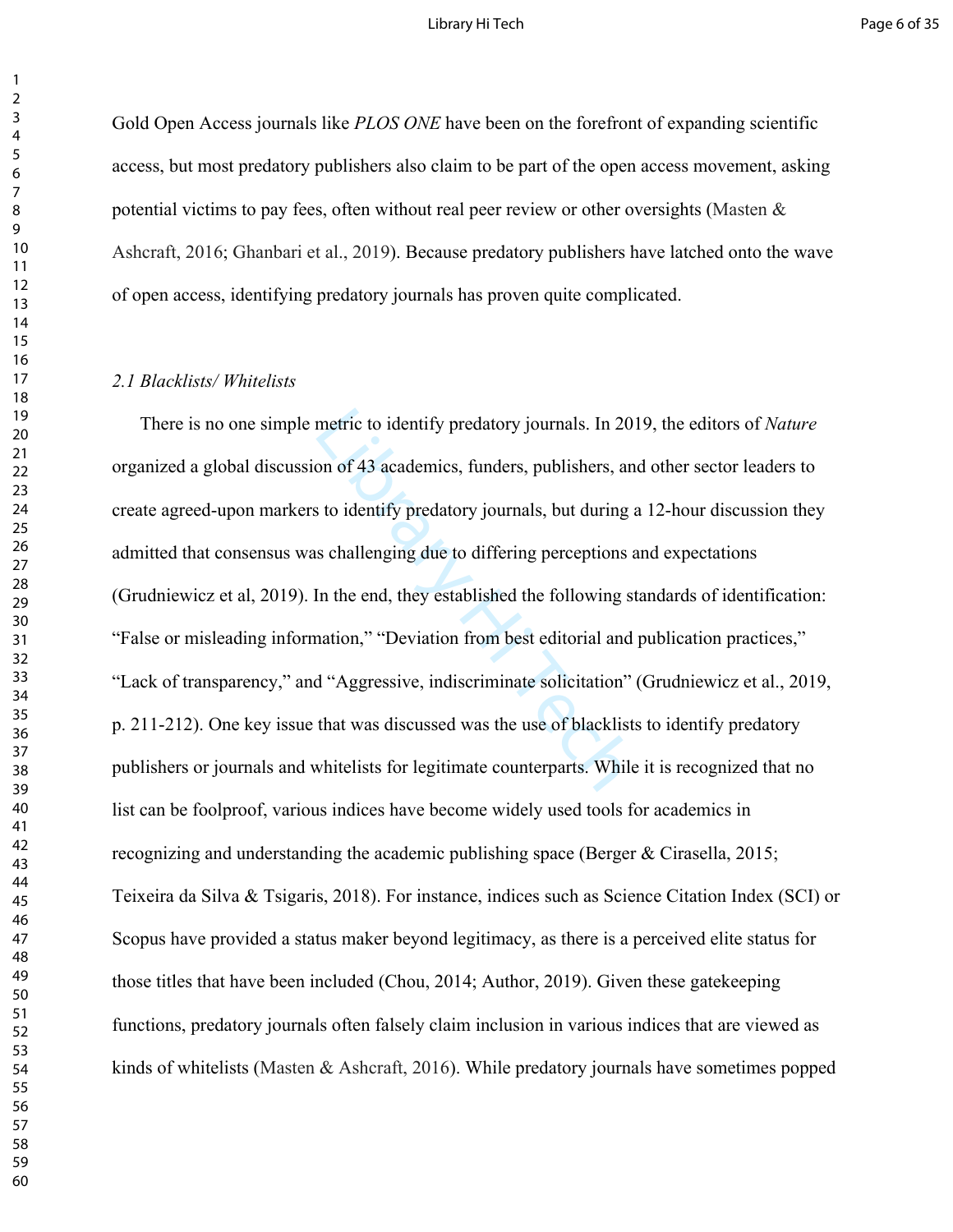## Page 7 of 35 Library Hi Tech

up on these indices or have been hijacked by predatory practitioners, the organizations consistently curate their listings to maintain legitimacy (Grudniewicz et al., 2019).

ners in non-Western societies, adding disagn<br>nd hegemonic practices (Ebadi & Zamani, 2<br>ithe legal aspect, resulted in Beall giving up<br>017) proclaimed, "In my view, a valuable s<br>om the ashes?" (p. 60)." In subsequent year<br>w Jeffery Beall, a librarian at the University of Colorado, first brought attention to the topic of predatory journals by starting a small warning blog of dubious publications in 2008 that evolved into a larger, widely-used blacklist until 2017. However, Beall and his institution were threatened with legal action over his predatory blacklisting and criticized for lack of transparency in the process (Teixeira da Silva & Tsigaris, 2018; Buschman, 2020). There were also critiques that his list mostly included publishers in non-Western societies, adding disagreement about who has the right to create knowledge and hegemonic practices (Ebadi & Zamani, 2018). With these difficulties, especially from the legal aspect, resulted in Beall giving up his website and list. In a eulogy editorial, Watson (2017) proclaimed, "In my view, a valuable service has died and gone; will some Phoenix 'arise from the ashes?' (p. 60)." In subsequent years, though, anonymous advocates of the mission have taken on the call and continued Beall's List, building and adding to the original list. The new list is still widely used, as it is one of the most famous, free blacklists of predatory journals among others that have arisen since the closing of the original.

Given that predatory publishers have attempted to ride the wave of open access, the Directory of Open Access Journals (DOAJ) was launched in 2003 in an attempt to protect the integrity of the movement through a public whitelist, organized through a collaborative community effort from Lund University, Open Society Institute, and The Scholarly Publishing and Academic Resources Coalition (Trencheva & Todorova, 2014). The DOAJ provides standards and practices for listed journals—curating, adding, or removing various titles to maintain quality. In 2013, due to concerns of predatory publishing and lapses in standards (Bohannon, 2013), the DOAJ updated its inclusion criteria, strengthening efforts such as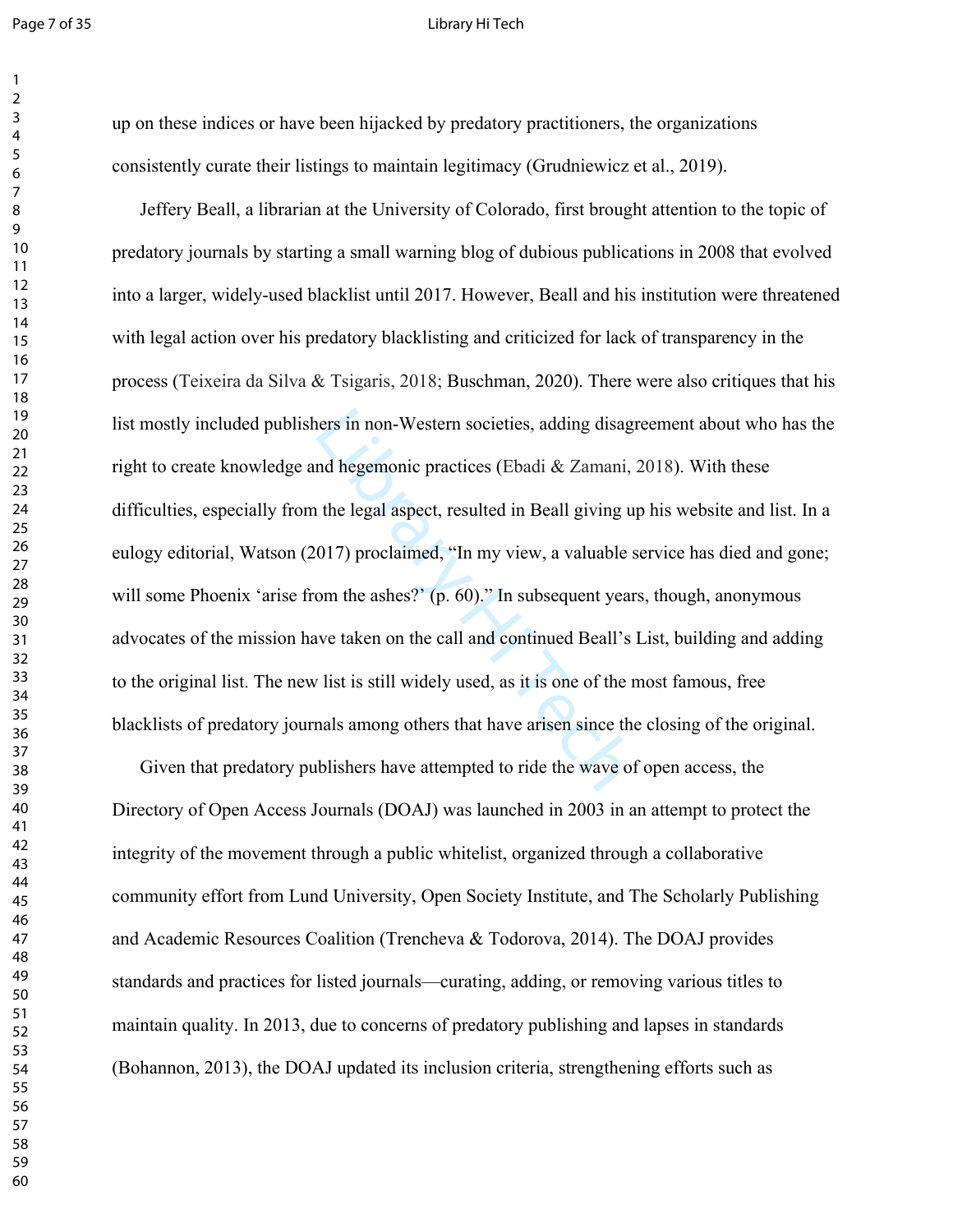# Library Hi Tech **Page 8 of 35**

archiving, copywriting, and transparent peer review policies, and forced journals to reapply for listing (Richtig et al., 2018). While the changes resulted in a purge of over 3700 journals, there have still been mixed receptions of initiative's efficacy (Marchitelli et al, 2017; Teixeira da Silva et al., 2018). For instance, illustrating that no whitelist is perfect, Sorokowski et al. (2017) conducted a sting operation to explore if journals accepted a fake editor application for board membership, resulting in several DOAJ titles offering the fictitious editor a position. According to the DOAJ website, the organization maintains that the majority of its listed 15,679 journals meet a high standard and inclusion is consistently interrogated.

clusion is consistently interrogated.<br>
e alarm bells with his list and the DOAJ has<br>
for-profit firm, has stepped up to offer serv<br>
publishers, among other academic offerings<br>
journals called "Predatory Reports" and leg<br>
e While Beall sounded the alarm bells with his list and the DOAJ has been the de facto openaccess whitelist, Cabells, a for-profit firm, has stepped up to offer services in determining the legitimacy of journals and publishers, among other academic offerings. In 2017, Cabells created a new listing for predatory journals called "Predatory Reports" and legitimate publications called "Journalytics" that take note of the critiques levied against Beall's List by adding transparency and violation reports (Bisaccio, 2018). Rather than simply labeling journals and publishers as predatory or not, the company established a set of predacious behaviors that could be checked, verified, or appealed, providing a spectrum of what it means to be predatory (Hoffecker, 2018). The process allows for journals to be removed and upgraded (or downgraded) from the lists and, by 2020, the blacklist included over 13,500 journal titles. Due to the intensity and work involved in chronicling the entire academic publishing sector, the company only offers its service to paying customers, often through institutional subscriptions. Nonetheless, it is one of the most comprehensive listings of predatory journals, well beyond that of Beall's List (Chen, 2019), but critiques remain for the service's efficacy (Teixeira da Silva & Tsigaris, 2018).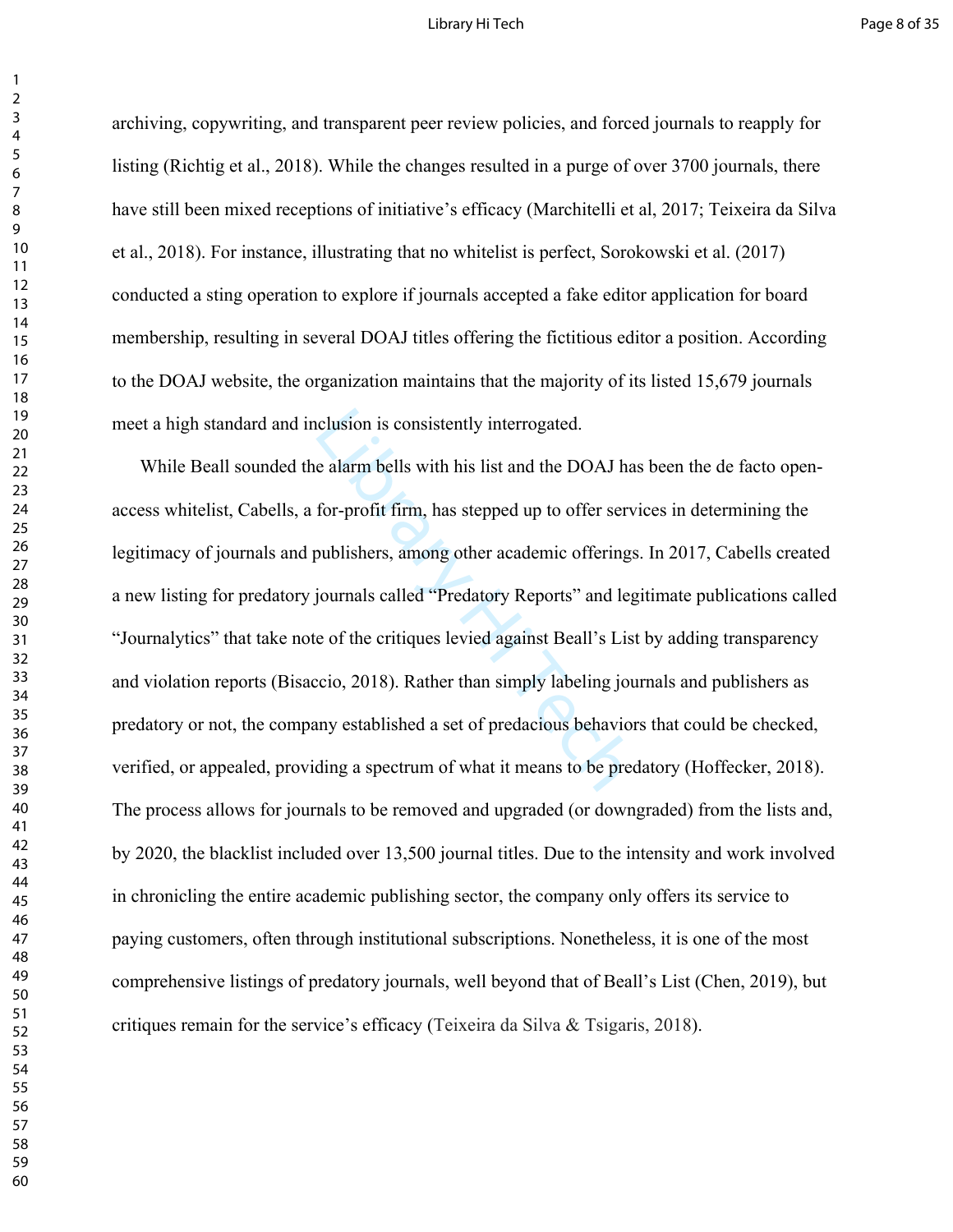# 

# **3. Methodology**

or "Biological Sciences, Medicine" by Cal<br>of the virology, immunology, or epidemiolo<br>f violations and the broad violation type has<br>predatory behaviors. Cabells records violat<br>Review, Publication Practices, Fees, Indexir<br>ac This research set out to explore the publishing practices of predatory journals on COVID-19, with a keen focus on the fields most critical to understanding and controlling the pandemic. Using the Cabells' Predatory Reports list in July 2020, the first sample was built through a search for journal titles that included the following words or variants: virology, immunology, or epidemiology. The sample included 162 journals related to these terms. All of these publications were labeled as "Medicine" or "Biological Sciences, Medicine" by Cabells. Next, the Cabells' Predatory Report for each of the virology, immunology, or epidemiology titles was tallied. For this research, the number of violations and the broad violation type has been included to understand the spectrum of predatory behaviors. Cabells records violations for the following categories: Integrity, Peer Review, Publication Practices, Fees, Indexing & Metrics, Access & Copyright, and Business Practices. Each of these categories is rated as severe, moderate, or minor by the firm and tallied in this research for the samples. A detailed description of the behaviors and the spectrum can be found in the online supplement.

To operationalize the content analysis (see Neuendorf, 2012), each of the journals' websites was coded for information pertinent to understanding engagement with the pandemic. The first code was whether COVID-19 (or any variant such as Coronavirus) was found on the front landing page for the journal. Next, it was recorded if the journal had published any articles in 2020 and if any of the 2020 publications were focused on the virus. The websites were also coded for Call for Papers (CfP) or Special Issues related to the pandemic, warnings related to slow peer review due to COVID, and any other COVID-related items (such as a COVID-19 tracker). The codebook for the content analysis can be found in the online supplement. A first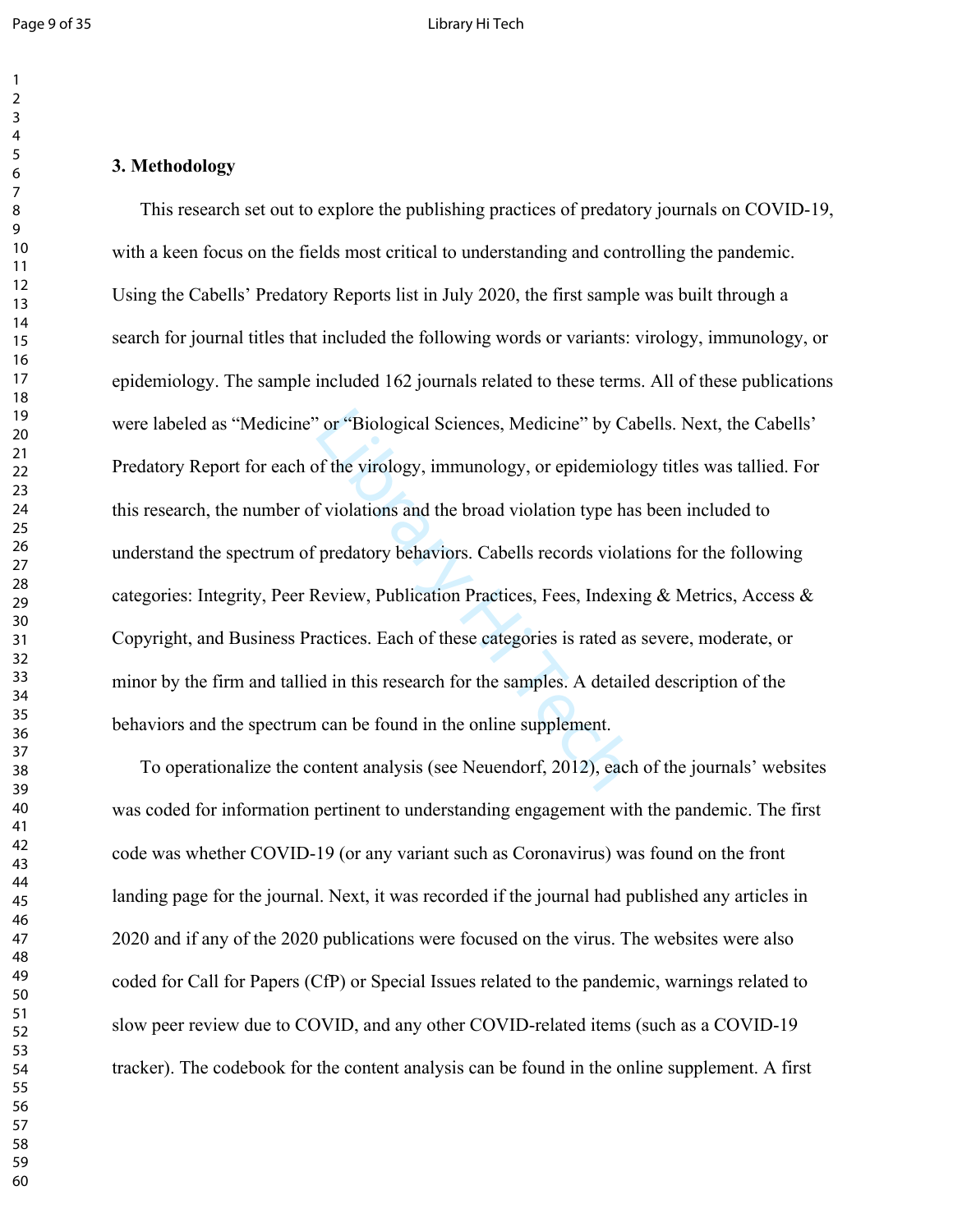pass of the website coding collection was done in July 2020, followed by a second pass in December 2020 to capture the entire year.

bound on the predatory list and 28 were found<br>
ond a practical difference, Pearson's chi-squ<br>
is results between the Cabells' Predatory R<br>
ogy journals and the DOAJ peers, in accord<br>
ublications (see Tsai & Lydia Wen, 2004 To provide a comparison group for journals that have not displayed predatory behaviors, a sample of journals was also taken from the DOAJ, with an inclusion criteria of any virology, immunology, or epidemiology journal in the database and that was in English. This DOAJ comparison sample included 251 journals. In parallel to the first sample, each journal website was coded and the titles were cross-referenced through both Cabells' Predatory Report and Journalytics—none were found on the predatory list and 28 were found on the whitelist. To determine significance beyond a practical difference, Pearson's chi-squared tests were used to compare the content analysis results between the Cabells' Predatory Report virology, immunology, or epidemiology journals and the DOAJ peers, in accordance to similar content analyses studying journal publications (see Tsai & Lydia Wen, 2004; Lin et al., 2014; and Lee 2017).

In order to broaden the limited scope of the first sample that only relied upon virology, immunology, or epidemiology, another predatory sample was collected to provide a fuller picture of the predatory publishing landscape on COVID-19. Using the websites' search functions and Google's "site:website" search tool during the initial content analysis, any connected journals from the same publisher that had articles CfP related to the pandemic were recorded and added to a second suspected predatory sample. A total of 329 publications were found through the initial search and were organized for analysis. This new sample was cross-referenced with Cabells' Predatory Report, Cabells' Journalytics, and the DOAJ. If they were within the Predatory Report, the number of violations was reported along with the academic field. None of these publications were found on the Journalytics whitelist nor on the DOAJ.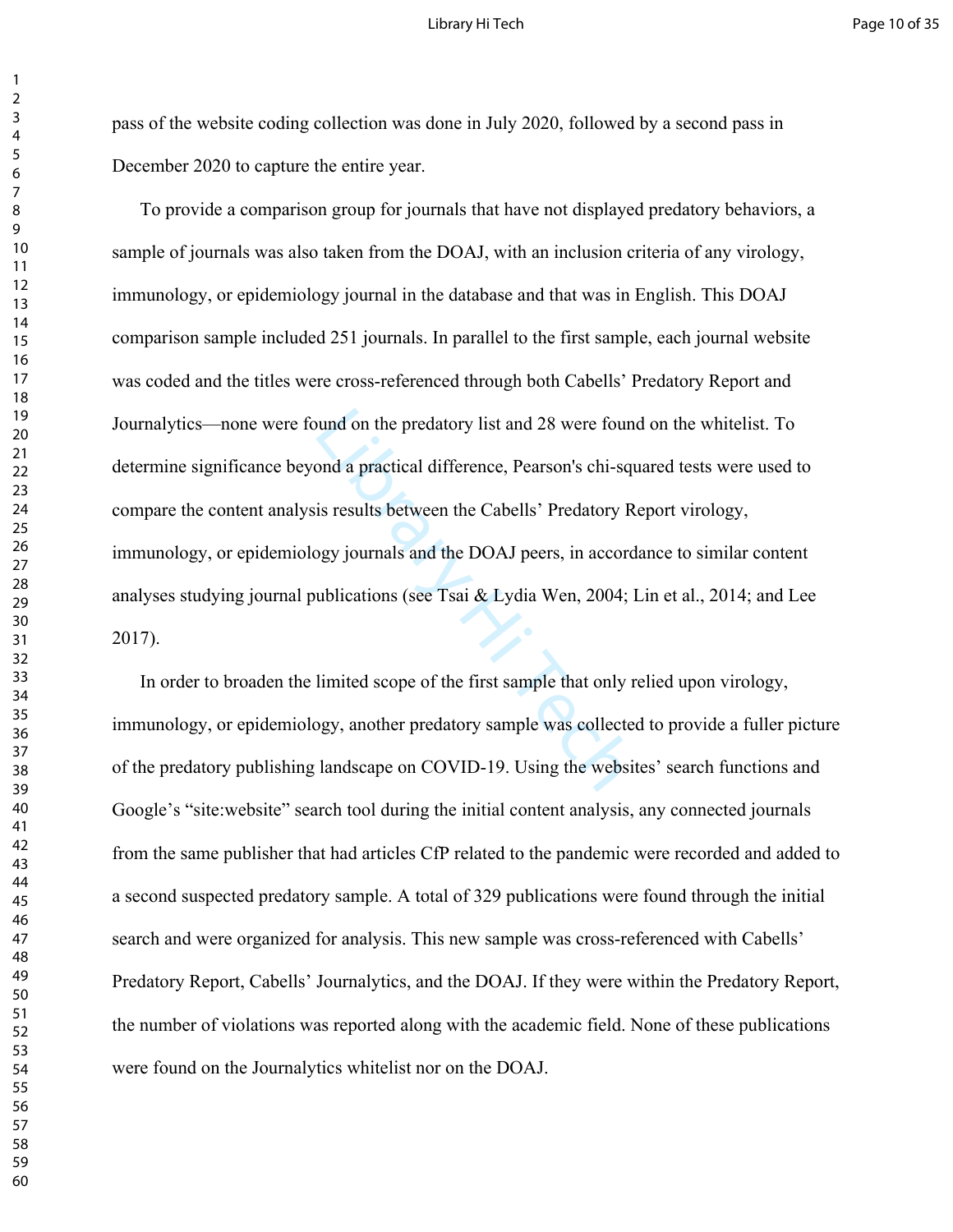# **4. Empirical Findings**

# *4.1 Virology, Immunology, or Epidemiology-Focused Predatory Journals*

fractions found by Cabells' auditors for this<br>datory practice infractions per journal and a<br>the virology, immunology, or epidemiolog<br>had 10 or more infractions, while none had<br>tely, does not provide an average for the en-In total, there were 162 journals directly related to virology, immunology, or epidemiology found on Cabells' Predatory Report list, meaning that these entries had at least one predatory practice out of the established list of violations from the organization. They came from 33 different publishers. Displayed in Table 1 and in conjunction with the first research question, overall, there were 1,032 infractions found by Cabells' auditors for this specific set of journals, with an average of 6.37 predatory practice infractions per journal and a standard deviation of roughly two infractions for the virology, immunology, or epidemiology sample. For this specific dataset, only a few journals had 10 or more infractions, while none had three or below. The Cabells' service, unfortunately, does not provide an average for the entire database to make a comparison. But even just one severe infraction can be understood as a critical loss of a journal's credibility, garnering apprehension for the science it publishes.

|                 |                               |          | Table 1: Virology, Immunology, or Epidemiology Journal Cabells' Predatory Report Summarization Full Sample |
|-----------------|-------------------------------|----------|------------------------------------------------------------------------------------------------------------|
| All Infractions | $S_{\alpha\nu\rho\sigma\rho}$ | Modovata | Minov                                                                                                      |

|        | All Infractions                                          | Severe                             | Moderate            | Minor                               |  |
|--------|----------------------------------------------------------|------------------------------------|---------------------|-------------------------------------|--|
| Total  | 1032                                                     | 291                                | 439                 | 302                                 |  |
| Mean   | ຳາ<br>0.S                                                | 08.1                               | 271<br>، ،          | 1.86                                |  |
| ىل     | 2.02                                                     | 998.                               | $\Omega$<br>. . J J | $\Delta$ $\epsilon$<br>. . <u>.</u> |  |
| $\sim$ | $\cdots$<br>$\sim$<br>$\sim$<br>$\overline{\phantom{a}}$ | $-1$ $-1$ $-1$ $-1$ $-1$<br>$\sim$ |                     |                                     |  |

*Source: Compiled by the author from Cabells' Predatory Report.*

The level of infractions is useful for gauging the spectrum of predacious behaviors these journals exhibit and is a key advantage of using this kind of reporting mechanism rather than simple blacklists. The severe infractions are the most egregious on the Predatory Report that includes critical threats to the integrity of academic research such as no peer review or lying about inclusion on indices (see the online supplement for more details). There were a total of 291 severe infractions, with a mean of 1.80 severe infractions per journal and a standard deviation of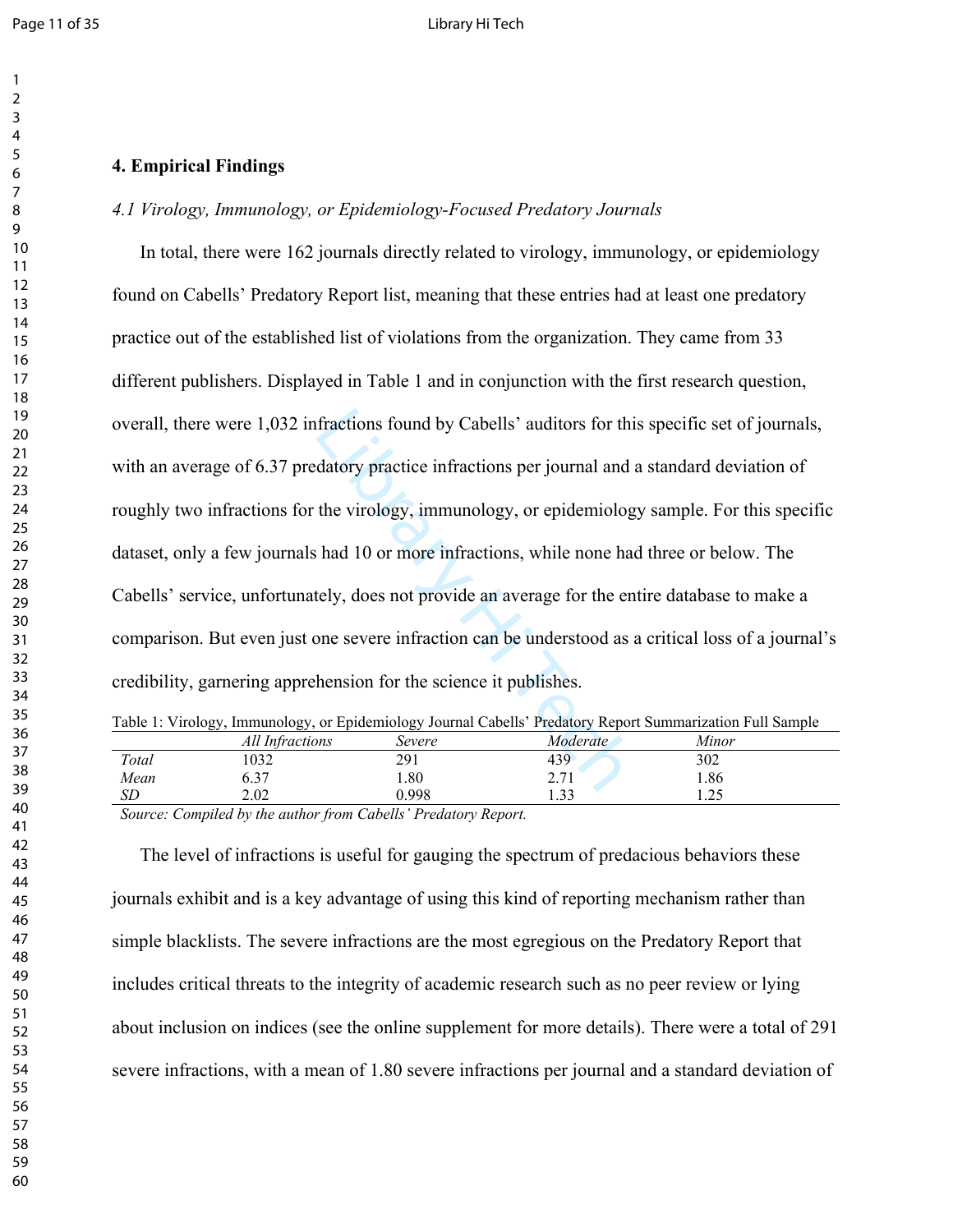# Library Hi Tech **Page 12 of 35**

roughly one. Moderate infractions still pose concerns for academic integrity but are deemed less threatening overall, such as obscuring for-profit nature or suspicious focus on fees. These midlevel infractions accounted for the most violations within these virology, immunology, or epidemiology journals for a total of 439 for the sample, with a mean of 2.71 per outlet and a standard deviation of 1.33. Finally, minor infractions, while certainly an issue for the academic community, do not pose a serious threat to academic findings—these include items like a lack of editing or website problems. There was a total of 302 minor infractions, averaging 1.86 per journal in the sample, with a standard deviation of 1.25.

# *4.2 Website Content Analysis*

a standard deviation of 1.25.<br>
is<br>
is<br>
loration of research question two, the front<br>
for any mention of COVID-19 (or its variar<br>
nals established from the Cabells' Predatory<br>
n 2020. A large swath of the sampled titles<br>
sh Stemming from the exploration of research question two, the front home page for each journal website was coded for any mention of COVID-19 (or its variants), with the results shown in Table 2. Of the 162 journals established from the Cabells' Predatory Report list, just over 67% had no publishing activity in 2020. A large swath of the sampled titles appeared to be completely defunct, with journal publishers squatting on the names, as only 53 had published any articles during the year. Some of these publishers displayed no activity across all of their connected journals or websites, but others were newly defunct. Despite this barren finding, there was still activity related to COVID-19 in this virology, immunology, or epidemiology sample. Overall, 41 journals had some type of material related to the pandemic on the front landing page, which was only 25.31% of the sample. Although, 77.36% of the active journals (e.g. those that had published in 2020) had COVID-19 related material on the journal landing page, which was often related to a publication (sometimes from a different title of the same publisher).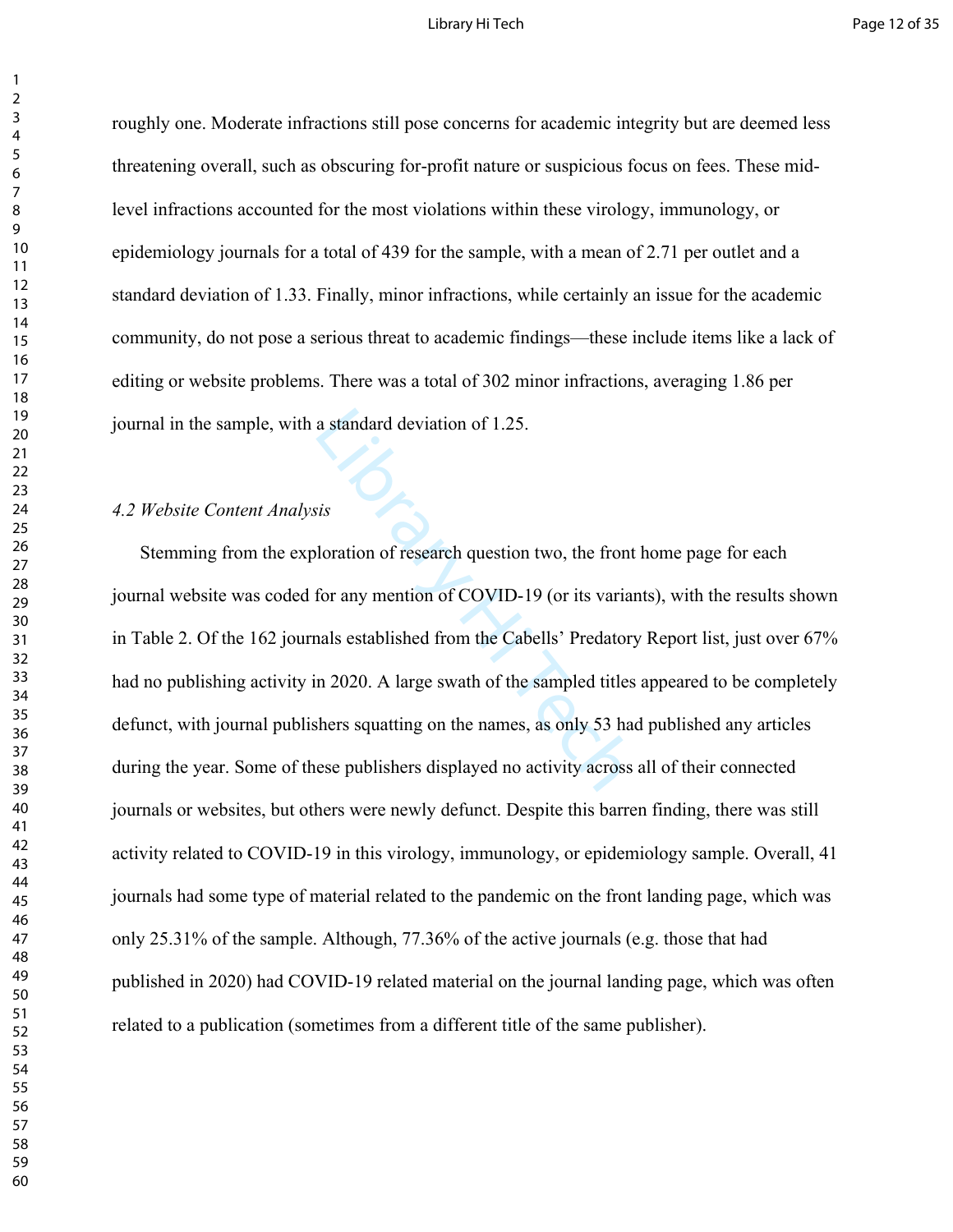#### Page 13 of 35 Library Hi Tech

 In terms of active research, only 39 of the journals had published an article related to COVID-19 in 2020. This means that almost a quarter of the sample published research related to the pandemic during the year, which accounted for 73.58% of all active publications in the sample. Relatedly, there were only five total Calls for Papers related to the topic of the virus in this sample. There were also only five warnings concerning slower peer review processes related to the effects of the pandemic on reviewers, editors, or journal operations, which all came from journals under the same publisher. There were 21 instances of other pandemic material found on the websites, usually an infection tracker or linked social media posts from the journal or publisher.

| Table 2: Content Analysis Results of Predatory Virology, Immunology, or Epidemiology Journal Websites |  |
|-------------------------------------------------------------------------------------------------------|--|
|-------------------------------------------------------------------------------------------------------|--|

| Element:    | Active in                | <b>Front Page</b>                                                                                                                                                                                                                                                                                                                                                                 | Call for      | Slow     | Publication | Other  | Publishers               |
|-------------|--------------------------|-----------------------------------------------------------------------------------------------------------------------------------------------------------------------------------------------------------------------------------------------------------------------------------------------------------------------------------------------------------------------------------|---------------|----------|-------------|--------|--------------------------|
|             | <i>2020</i>              |                                                                                                                                                                                                                                                                                                                                                                                   | <i>Papers</i> | Warning  | on COVID    |        |                          |
| Total       |                          | 41                                                                                                                                                                                                                                                                                                                                                                                |               |          | 39          |        | 33                       |
| $%$ of All  | 32.72%                   | 25.31%                                                                                                                                                                                                                                                                                                                                                                            | $3.09\%$      | $3.09\%$ | 24.07%      | 12.96% | $\overline{\phantom{a}}$ |
| % of Active | $\overline{\phantom{a}}$ | 77.36%                                                                                                                                                                                                                                                                                                                                                                            | $9.43\%$      | 9.43%    | 73.58%      | 39.62% | $\qquad \qquad$          |
|             |                          | $C_1, \ldots, C_n$ . $U_{n+1}, \ldots, U_{n+1}, \ldots, U_{n+1}, \ldots, U_{n+1}, \ldots, U_{n+1}, \ldots, U_{n+1}, \ldots, U_{n+1}, \ldots, U_{n+1}, \ldots, U_{n+1}, \ldots, U_{n+1}, \ldots, U_{n+1}, \ldots, U_{n+1}, \ldots, U_{n+1}, \ldots, U_{n+1}, \ldots, U_{n+1}, \ldots, U_{n+1}, \ldots, U_{n+1}, \ldots, U_{n+1}, \ldots, U_{n+1}, \ldots, U_{n+1}, \ldots, U_{n+1$ |               |          |             |        |                          |

*Source: Collected and coded by the author from the journals' websites.*

ection tracker or linked social media posts 1<br>
ts of Predatory Virology, Immunology, or Epidemio<br> *Coul For Slow Publication<br>
Papers Warning on COVID*<br>
5 5 39<br>
3.09% 3.09% 3.09% 24.07%<br>
73.58% 9.43% 9.43% 73.58%<br> *2.107%*<br> Comparing the content analysis findings of the DOAJ sample journals to the Cabells' Predatory Report list yielded differences in behaviors, with the DOAJ descriptive statistics displayed in Table 3. Most (95.62%) of the DOAJ journals were active in 2020, a difference in frequency that was statistically significant through the chi-square test when compared to the predatory sample ( $\gamma$ 2 = 188.98, p < .001). While roughly half of the DOAJ journals had some kind of COVID-19 material listed on their website landing pages, around three quarters had published research on the virus in 2020 and around 12% had special issues or call for papers on the pandemic, all of which were statistically significant differences from the Cabells' listed journals (χ2 = 25.33, p < .001; χ2 = 104.47, p < .001). One key difference between the DOAJ listed journals and those on the Predatory Report was that roughly 30% of the legitimate titles listed some kind of warning or commentary related to the impact of the pandemic on the peer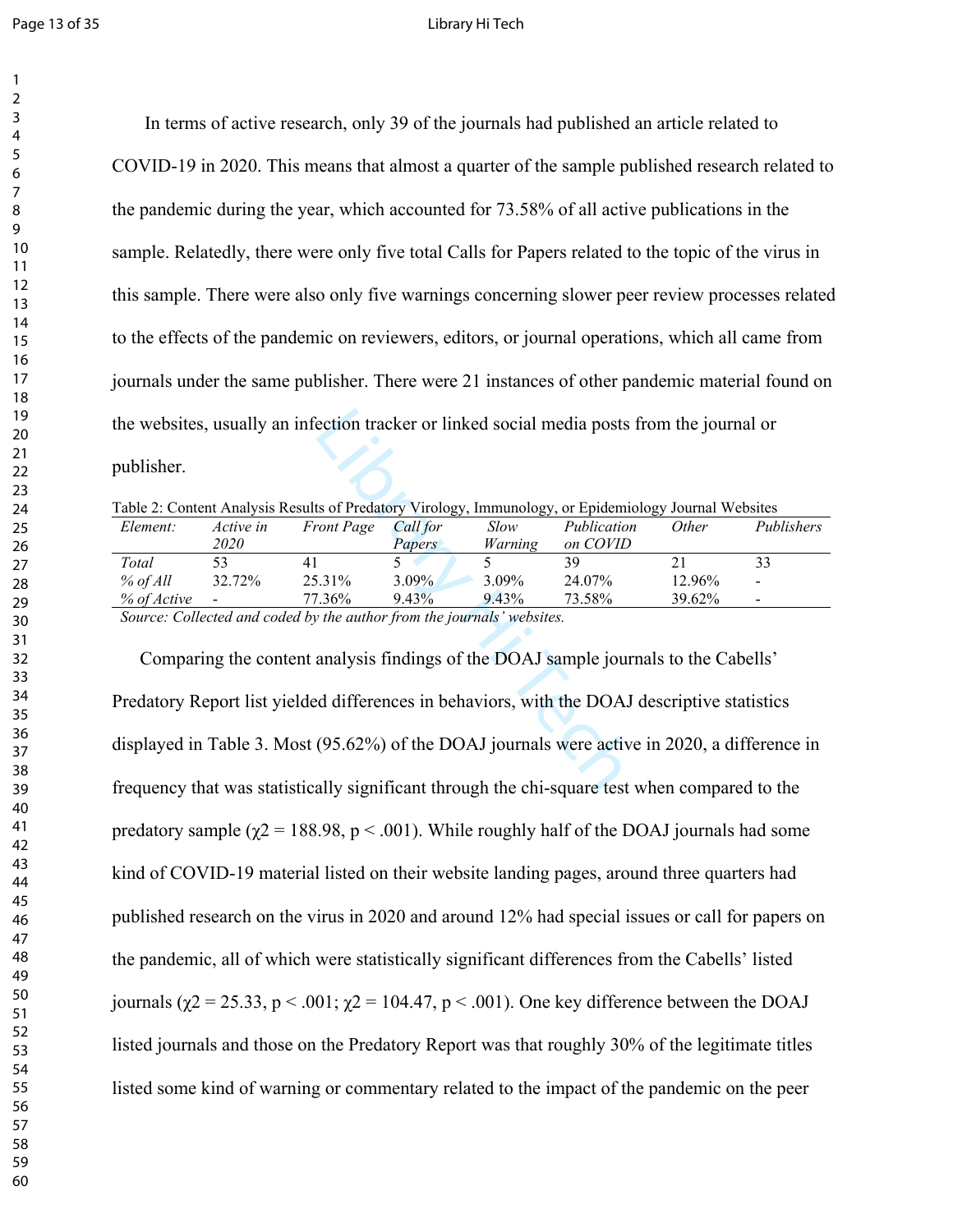review process, a statistically significant result ( $χ$ 2 = 44.34,  $p$  < .001). One comparison that was not statistically different from the predatory sample was that only around 10% of the DOAJ journals included other material related to COVID-19 on their websites, often a Twitter feed (χ2  $= 1.17$ , p  $> 0.05$ ). Finally, these comparison journals came from 115 different publishers, some larger and well known, but others smaller like those from individual universities or societies.

|             |                 |                   |          |             | Table 3: Content Analysis Results of the DOAJ Virology, Immunology, or Epidemiology Journal Websites |           |                          |
|-------------|-----------------|-------------------|----------|-------------|------------------------------------------------------------------------------------------------------|-----------|--------------------------|
| Element:    | Active in       | <b>Front Page</b> | Call for | <i>Slow</i> | Publication                                                                                          | Other     | Publishers               |
|             | 2020            |                   | Papers   | Warning     | on COVID                                                                                             |           |                          |
| Total       | 240.            | 126               | 31       | 74          | 189                                                                                                  | 24        | 115                      |
| $%$ of All  | $95.62\%$       | 50.20%            | 12.35%   | 29.48%      | 75.30%                                                                                               | 9.56%     | $\overline{\phantom{a}}$ |
| % of Active | $\qquad \qquad$ | 52.50%            | 12.91%   | 30.83%      | 78.75%                                                                                               | $10.00\%$ | $\overline{\phantom{a}}$ |

*Source: Collected and coded by the author from the journals' websites.*

 $\frac{12.35\%}{12.35\%}$  29.48% 75.30%<br>  $\frac{12.35\%}{12.91\%}$  30.83% 78.75%<br> *Library Hie author from the journals' websites.*<br>  $\frac{12.91\%}{12.91\%}$  as uspected predatory jour<br>
better records than the inactive peers in the<br> It could be reasonable to wonder if the 39 suspected predatory journals that published on COVID-19 might have had better records than the inactive peers in the sample, given that predatory behaviors can be considered as a spectrum, and a better comparison for the DOAJ journals. Indeed, the chi-square tests comparing only those journals active in 2020 did yield some differing results. In comparison to only active journals, the codes of COVID-19 on the landing page ( $\gamma$ 2 = 2.38), special issues on the pandemic ( $\gamma$ 2 = 0.48), and publications on the topic ( $\gamma$ 2 = 1.77) yielded no statistical differences in the tests (all with p > 0.05). Conversely, there was a difference in terms of other materials related to COVID-19 on the websites ( $\gamma$ 2 = 17.58,  $p < 0.001$ ). But the most telling code of a warning issued related to peer review slowdowns due to the pandemic remained present in both comparisons. There was a 20-percentage point difference in frequency of reporting peer review slowdowns in favor of DOAJ (30.83%) compared to those active Predatory Report journals (9.43%), statistically different in the test ( $χ2$  $= 10.10$ ,  $p < 0.01$ ).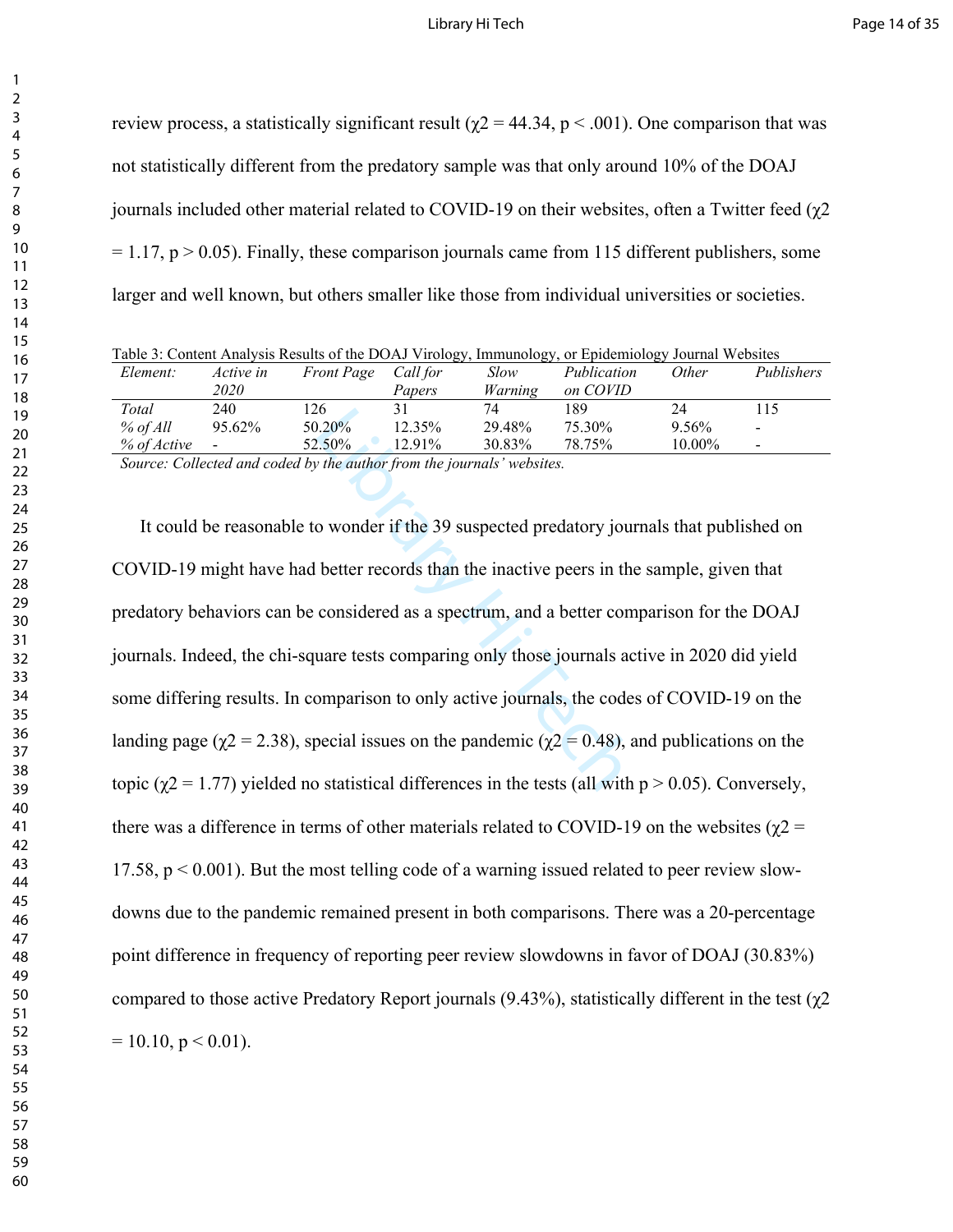#### Page 15 of 35 **Page 15** of 35

While five of the active suspected predatory journals did include a warning of possible disruption of peer review due to the pandemic, the overall grouping of this active group's Cabells' reports did not appear that much different from the rest of the sample. Illustrated in Table 4, these outlets that published on COVID-19 averaged 1.41 severe infractions and 1.48 minor infractions, both types registering slightly below the mean of the entire sample. However, these 39 publications also account for an average of 3.21 moderate infractions, slightly above the mean. These journals that published on the pandemic, though, had larger standard deviations of the severe and moderate infractions compared to the rest of the sampled publications, indicating more variation in these active predatory journals.

Table 4: Summary of Cabells' Predatory Report for Virology, Immunology, or Epidemiology Journal That Published on COVID-19 in 2020

| the severe and moderate infractions compared to the rest of the sampled publications, indicating |                                                                                      |                 |                                                                                                      |       |  |  |
|--------------------------------------------------------------------------------------------------|--------------------------------------------------------------------------------------|-----------------|------------------------------------------------------------------------------------------------------|-------|--|--|
|                                                                                                  | more variation in these active predatory journals.                                   |                 |                                                                                                      |       |  |  |
|                                                                                                  |                                                                                      |                 | Table 4: Summary of Cabells' Predatory Report for Virology, Immunology, or Epidemiology Journal That |       |  |  |
|                                                                                                  | Published on COVID-19 in 2020                                                        |                 |                                                                                                      |       |  |  |
|                                                                                                  | All Infractions                                                                      | Severe          | Moderate                                                                                             | Minor |  |  |
| Total                                                                                            | 238                                                                                  | 55 <sup>′</sup> | 125                                                                                                  | 58    |  |  |
| Mean                                                                                             | 6.10                                                                                 | 1.41            | 3.21                                                                                                 | 1.48  |  |  |
| SD                                                                                               | 2.07                                                                                 | 1.21            | 1.52                                                                                                 | 1.01  |  |  |
|                                                                                                  | Source: Compiled by the author from Cabells' Predatory Report.                       |                 |                                                                                                      |       |  |  |
|                                                                                                  |                                                                                      |                 |                                                                                                      |       |  |  |
|                                                                                                  |                                                                                      |                 |                                                                                                      |       |  |  |
| 4.3 Discovered Journals                                                                          |                                                                                      |                 |                                                                                                      |       |  |  |
| Beyond the virology, immunology, or epidemiology specific Predatory Report journals, the         |                                                                                      |                 |                                                                                                      |       |  |  |
|                                                                                                  | broader predatory publisher ecosystem was also a crucial aspect in this exploration, |                 |                                                                                                      |       |  |  |

# *4.3 Discovered Journals*

corresponding with the third research question. Of the sample, there were a total of 33 publishers that had other journals engaging with material related to the pandemic, which each house a stable of journals in various fields or sectors. With the website search described in the methodology, a total of 329 journals were discovered that had published on or issued a CfP related to COVID-19. Of these titles, 284 were found to have infractions on Cabells' Predatory Report. These publications had a mean of 6.48 infractions per journal, with a standard deviation of 1.8. The descriptive characteristics in the second sample of journals were comparable to the first sample's overall infraction numbers. Of the titles there were not found on the Predatory Report, none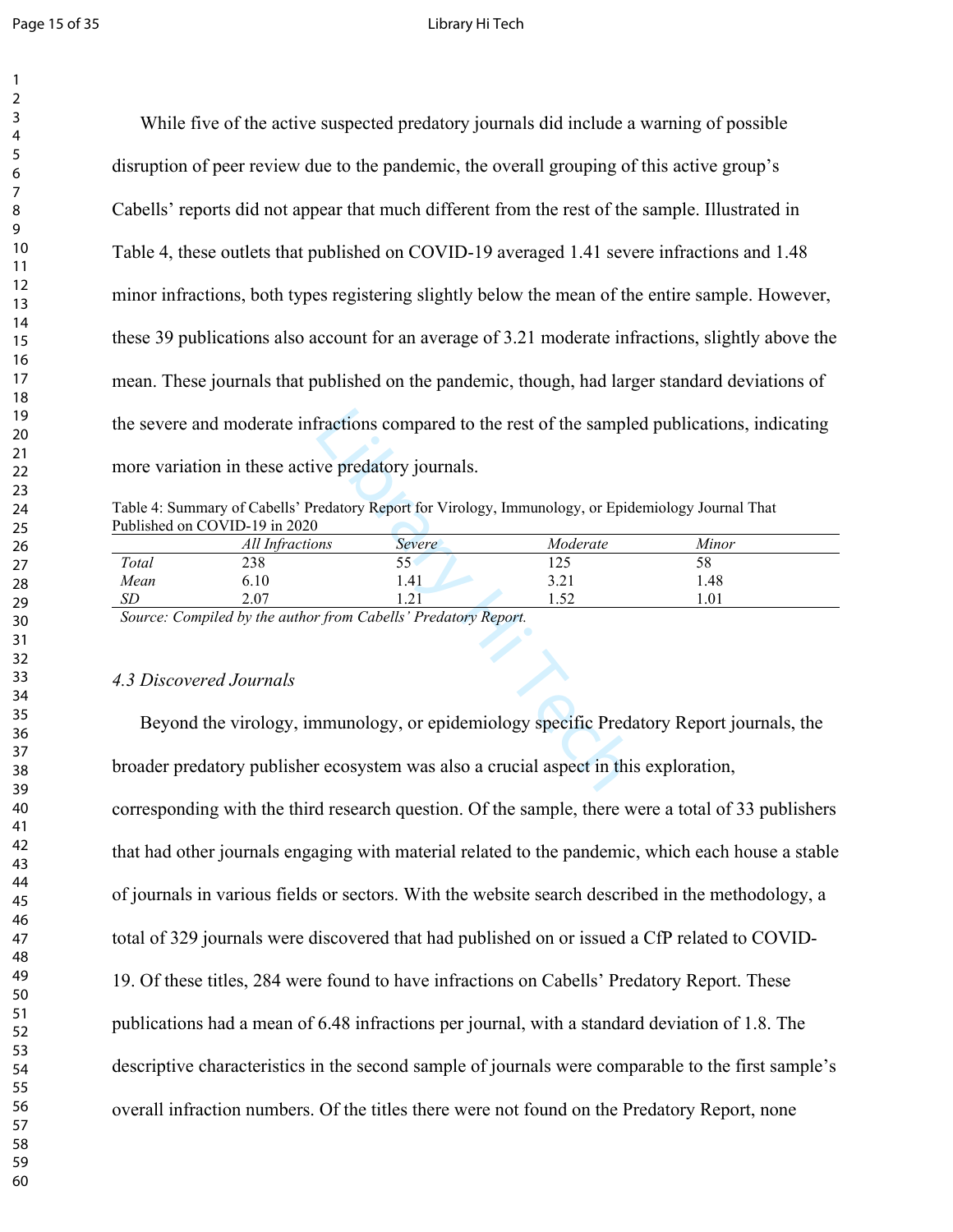appeared on Cabells' Journalytics whitelist. Thus, it cannot be determined if these publications are predatory or legitimate.



Chart 1: Medical or Bio.-Related Journals Listed on Cabells Predatory Report That Published on COVID-19

*Source: Compiled by the author from Cabells' Predatory Report.*

Similar to the initial set of journals in the first sample, most of the titles in the discovered sample were also categorized as "medicine" related publications, accounting for 243 journals that spanned multiple subfields in this categorization, illustrated on Chart 1. The majority of these were labeled as only medicine (127), biological sciences  $\&$  medicine (58), or only biological sciences (20). There were also some listings from other biological or medical-related fields, such as medicine  $\&$  other STEM fields (12), medicine  $\&$  health administration (9), medicine  $\&$  social sciences (6), biological sciences  $\&$  multiple disciplines (4), biological sciences  $\&$  social sciences (2), biological sciences  $\&$  other STEM fields (2), and nursing (2). The strong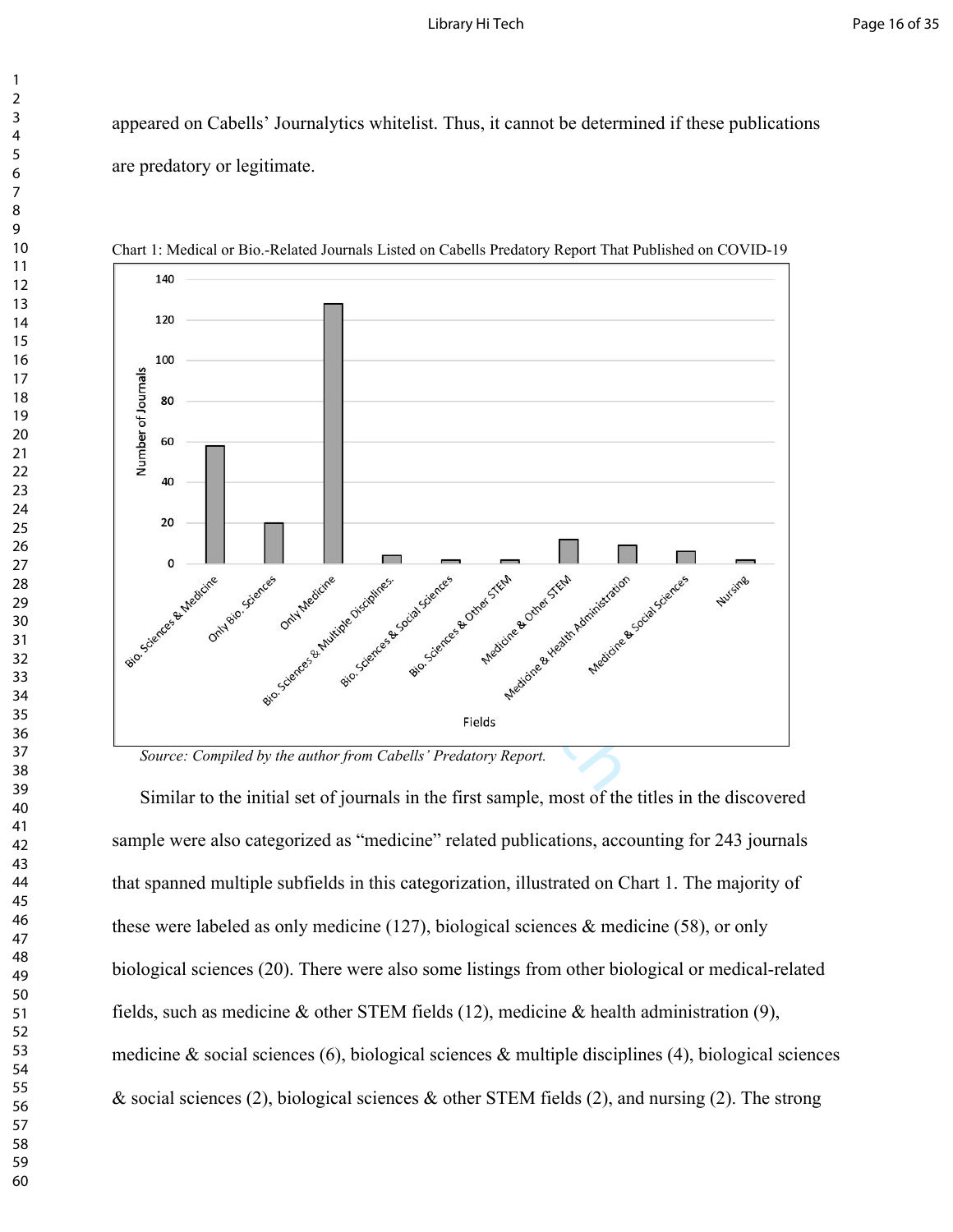centering on these specific types of journals illustrates the specific threat to biological sciences and medical publishing as warned by scholars such as Beall (2016), Watson (2017), and Bucceri et al. (2019).



Chart 2: Journals From Other Fields Listed on Cabells Predatory Report That Published on COVID-19

*Source: Compiled by the author from Cabells' Predatory Report.*

Unlike the initial journal list, the outlets discovered in this sample go beyond the virology, immunology, and epidemiology topics that center on medical or biological science fields. In this uncovered set of journals with engagement on the pandemic, there were 42 titles listed in eight different fields, including economics or management (11), psychology (9), multidisciplinary (7), engineering (5), chemistry (3), mathematics (1), education (3), and humanities (3). While these fields encompass other natural sciences, social sciences, and humanities, it was somewhat surprising to find so few of these publications engaging with COVID-19 related material as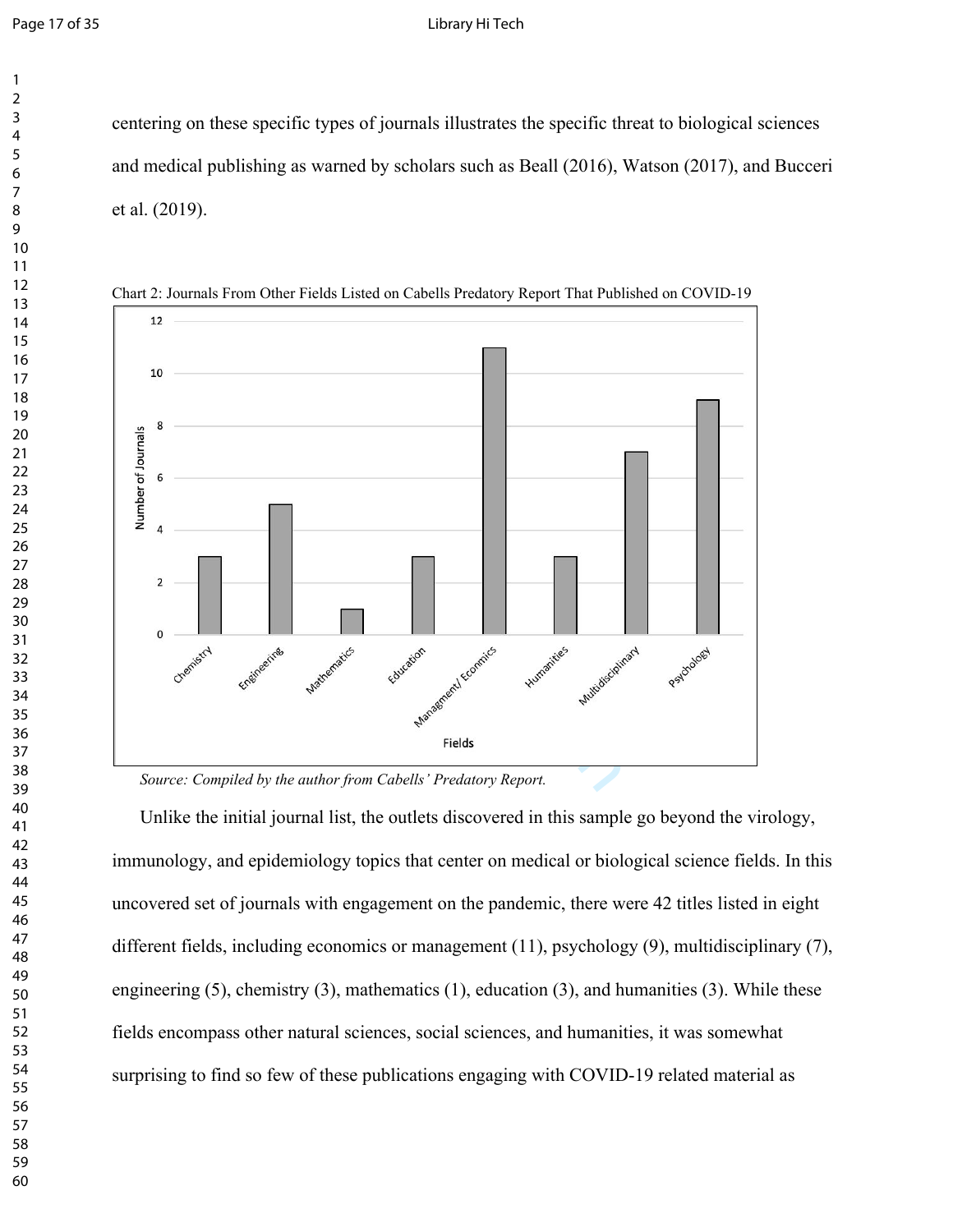# Library Hi Tech **Page 18 of 35**

compared to the medical or bioscience sample. Only the economics or management category was found to have double-digit publications of these other fields. Although, there could be some crossover from the medical and biology multidisciplinary journals, too. Nonetheless, these findings show that there is at least some engagement with COVID-19 from a broad range of fields, but with a specific concern for health and medical areas.

# **5. Discussion and Conclusion**

#### *5.1 Discussion*

VID-19 pandemic, various members within<br>possibility that predatory journals could pr<br>h health-related research (see Memon & Ra<br>, 2020). With the findings in this research, r<br>nere were still hundreds of active journals w<br>la At the height of the COVID-19 pandemic, various members within the academic community issued warnings against the possibility that predatory journals could prey on the uncertainties of the situation, especially with health-related research (see Memon & Rathore, 2020; Teixeira da Silva, 2020; Rzymski et al., 2020). With the findings in this research, many of the journals in the sample were defunct, but there were still hundreds of active journals with predatory practices engaging with pandemic-related studies (39 from the virology sample and 284 from the discovered sample), which were largely centered around medical or biological publications. While any predatory publishing presents a peril to legitimacy for academia, false information in the medical and health professions can directly lead to harm or death (Beall, 2016a). Even in small quantities, predatory publishers can spread misinformation, especially with growing concerns of research literacy and social media networks (see Beall, 2018; Readfearn, 2018; Bucceri et al., 2019; Wani et al., 2021; Warner et al., 2021).

One somewhat surprising finding was that there were not more journals discovered from other fields publishing on the pandemic (only 42 total). This could indicate that these predatory publishers could specifically specialize in medical/ biological science fields. Although, the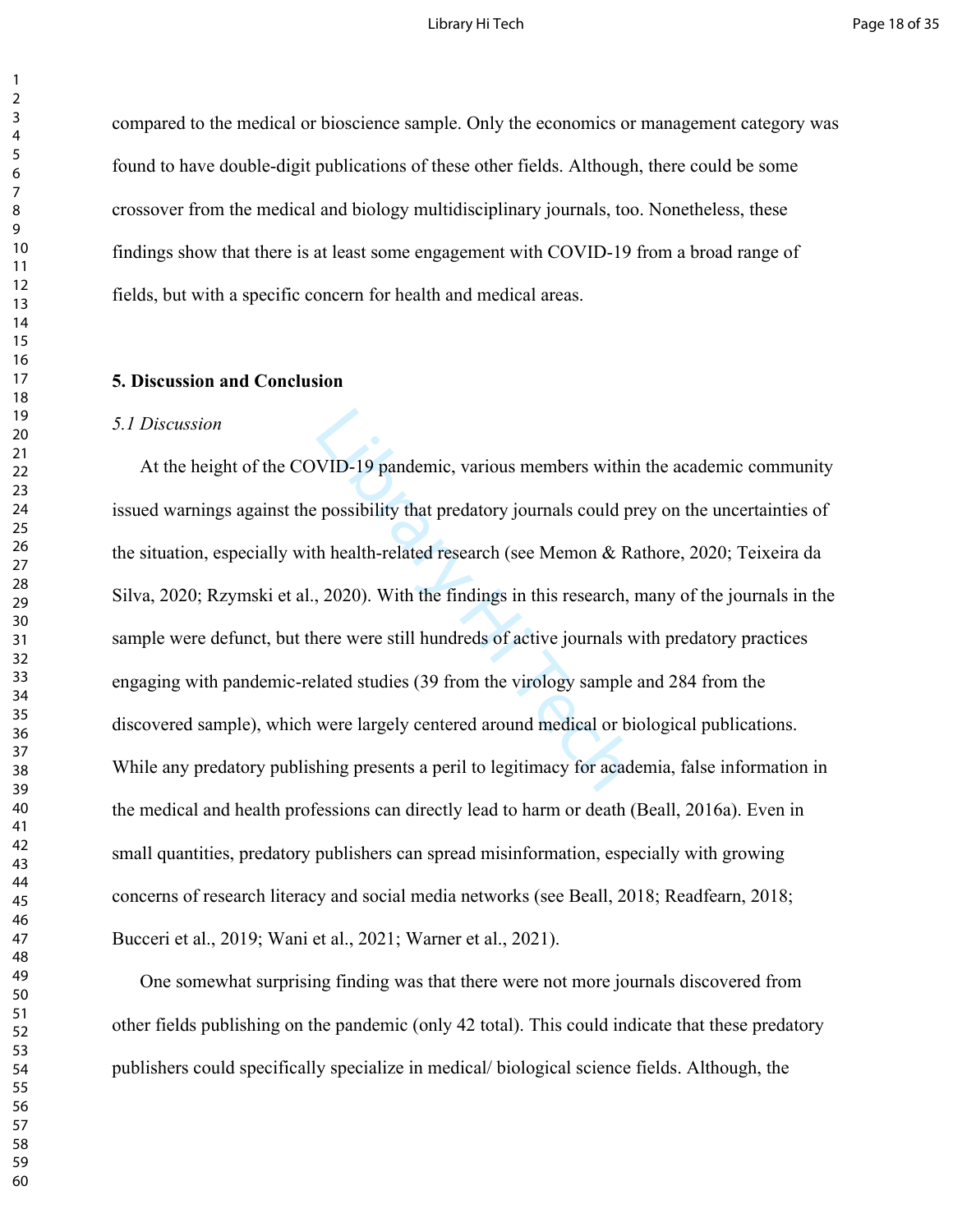#### Page 19 of 35 Library Hi Tech

finding offers some pushback against the notion that these types of publishers have wide as possible scopes for the potential to lure more victims (Beall, 2013). Research should look beyond these medical-related fields in an expansion to understand humanities and other social sciences with regard to predatory publishing. While the medical fields have especially taken predatory journals seriously with open editorials and other warnings, some fields have not put much focus on the phenomenon (Author Redacted). Potentially, predatory publishers simply are not operating at nearly the same level as with some of the more well-documented fields like medicine.

arison between the DOAJ journals and thos<br>ile much of the journals found on Cabells' I<br>ny that were active in 2020 participating in<br>journals were more likely to issue warning<br>in the peer review, but still roughly 70% of t<br> The results of the comparison between the DOAJ journals and those suspected to be predatory were telling. While much of the journals found on Cabells' Predatory Report were defunct, there were still many that were active in 2020 participating in the discourse on COVID-19. In this study, the DOAJ journals were more likely to issue warnings or notes on the slowdown or problems with the peer review, but still roughly 70% of these publications had no message of this kind on the website, connecting with the concerns of "speed science" (Dinis-Oliveira, 2020). Scholars such as Teixeira da Silva and Tsigaris (2018) and Grudniewicz et al. (2019) have warned of simply relying on one list to make determinations of predatory status, such as DOAJ inclusion. When cross-referencing the various lists used in this research, none of the DOAJ journals were found to be on Cabells' Predatory Report and 28 of them were even listed on the agency's Journalytics list of top journals. Likewise, none of the suspected predatory journals could be found on the DOAJ. Broadly, DOAJ's curation of acceptable practices and standards should be a positive sign for the understanding predatory phenomenon. While Cabells provides a useful service for active curation and spectrums of suspected predatory behaviors, it requires a subscription that likely precludes those without institutional resources. Meanwhile, the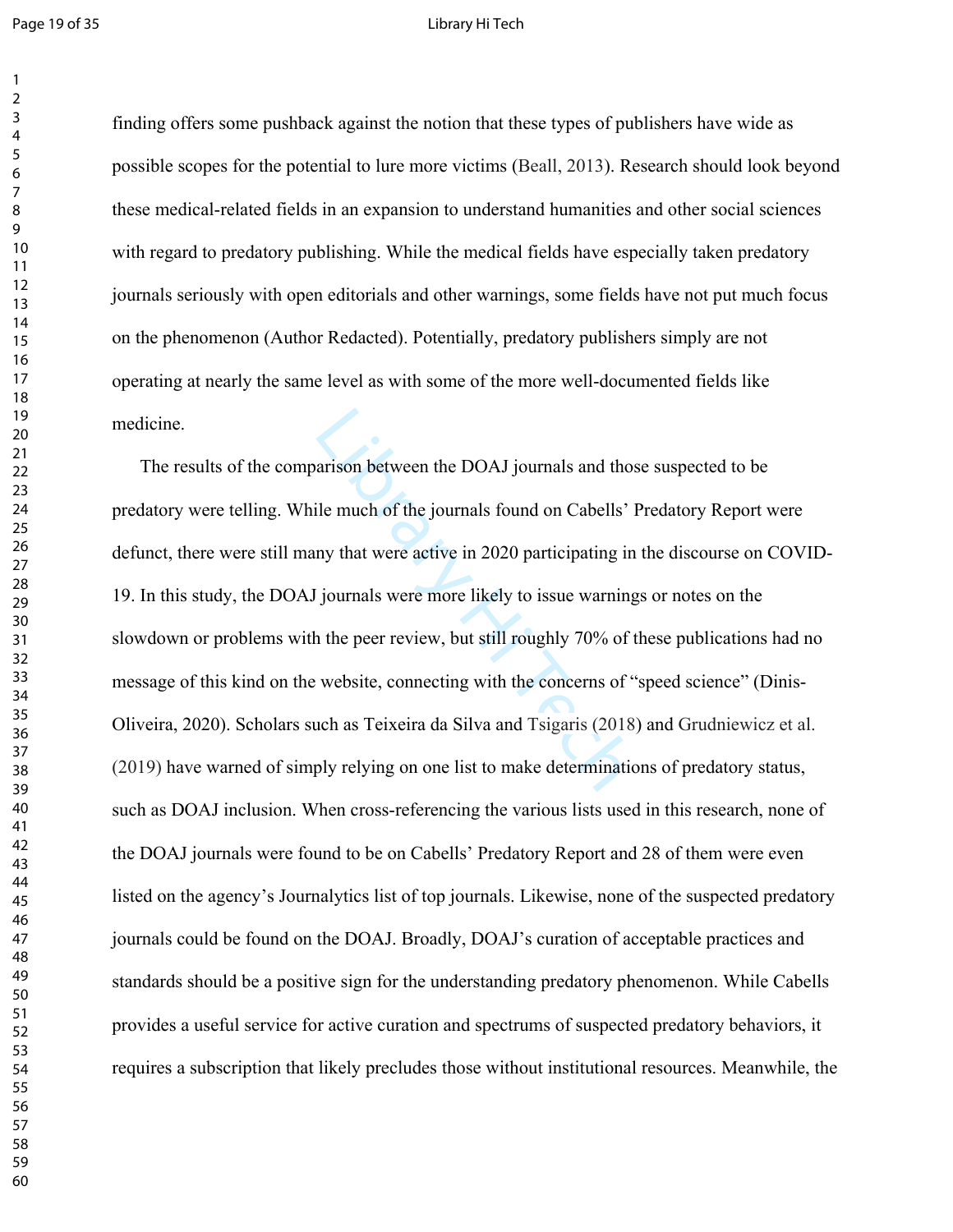usage of DOAJ is a free service available to anyone with internet access. Even with its own critiques (Marchitelli et al., 2017; Sorokowski et al., 2017), the DOAJ will be an invaluable public utility for research literacy and the legitimacy of the open access movement, especially given the medical falsehoods and misinformation that have spread in recent years.

# *5.2 Conclusion*

between that sess to studies and research. But given that set and research or information literacy s advanced research or information literacy s sities have specially trained librarians and i collections, services that onl As science has moved from behind paywalls and online through digitization, the general public now has greater access to studies and research. But given that scholars and graduate students have been duped by predatory journals (Demir, 2018; Grgić & Guskić, 2019), those without specific training in advanced research or information literacy skills may have even more problems. Likewise, universities have specially trained librarians and information technology staff to curate and vet their collections, services that only become more crucial during crises (Guo et al., 2020). Even if predatory publications get few academic citations, Beall (2016b; 2018) argues that political activists and other stakeholders have misused results in them as evidence for their positions, like in the case of anti-vaccinations campaigns. These complexities surrounding academic publishing could create even more confusion and misinformation, especially in the medical and health fields where distortion can mean life or death. It is no wonder that these health fields have paid close attention to the potential damage caused by predatory journals with editorials and guidelines warning about the phenomenon in editorials or other public science communication (see Wager, 2017; Bucceri et al., 2019; Rzymski et al., 2020). During the age of COVID, this potential and specific threat to the integrity of health and medical research is cause for alarm. Libraries and the broader educational community may have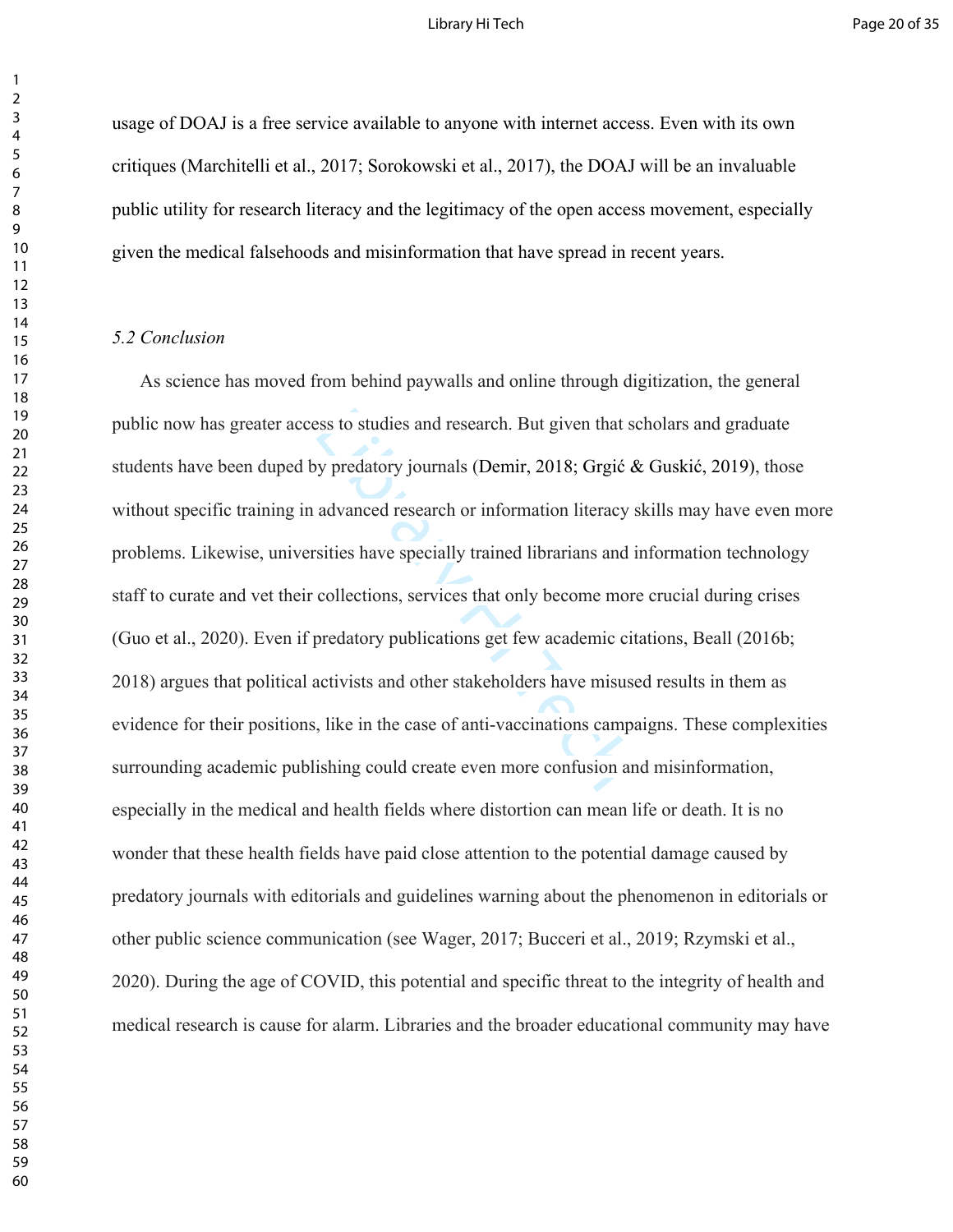#### Page 21 of 35 **Discriming the Contract of Contract Contract Contract Contract Contract Contract Contract Contract Contract Contract Contract Contract Contract Contract Contract Contract Contract Contract Contract Contract**

an obligation to help comb through potential peril within the open access movement for public consumption.

I "speed science" on the pandemic could re<br>undue credibility (Dinis-Oliveira, 2020). T<br>could infect the rest of COVID-19 research<br>dia, clouding insight into the pandemic and<br>ushback by segments of society against ma<br>ould s This study does not prove that predatory publications have released misinformation pertaining to COVID-19, but rather it illustrates the potential within a complex academic publishing space. Researchers must continue to explore engagement with predatory publishing, especially in terms of monitoring the content of virus-related work. Even as predatory journals do not receive many (or any) citations (Brainard, 2020), the emergency nature of the pandemic and rapid push for so-called "speed science" on the pandemic could result in any pieces published early to be given undue credibility (Dinis-Oliveira, 2020). These dubious publications without proper peer review could infect the rest of COVID-19 research by gaining citations or spreading across social media, clouding insight into the pandemic and eroding public trust. Furthermore, the growing pushback by segments of society against masking, anti-vaccines, and other public health issues could seriously harm the global recovery efforts from the pandemic, potentially leading to more deaths and broadening the damage that the lockdowns have had on society. Predatory journals have already proven to be vectors of misleading science that have been used as evidence in movements that have championed dubious science (Readfearn, 2018; Bucceri et al., 2019). With the findings in this study, it appears that there is, at the very least, the potential for misinformation related to COVID-19 stemming from publications with predatory practices.

# *5.2 Limitations*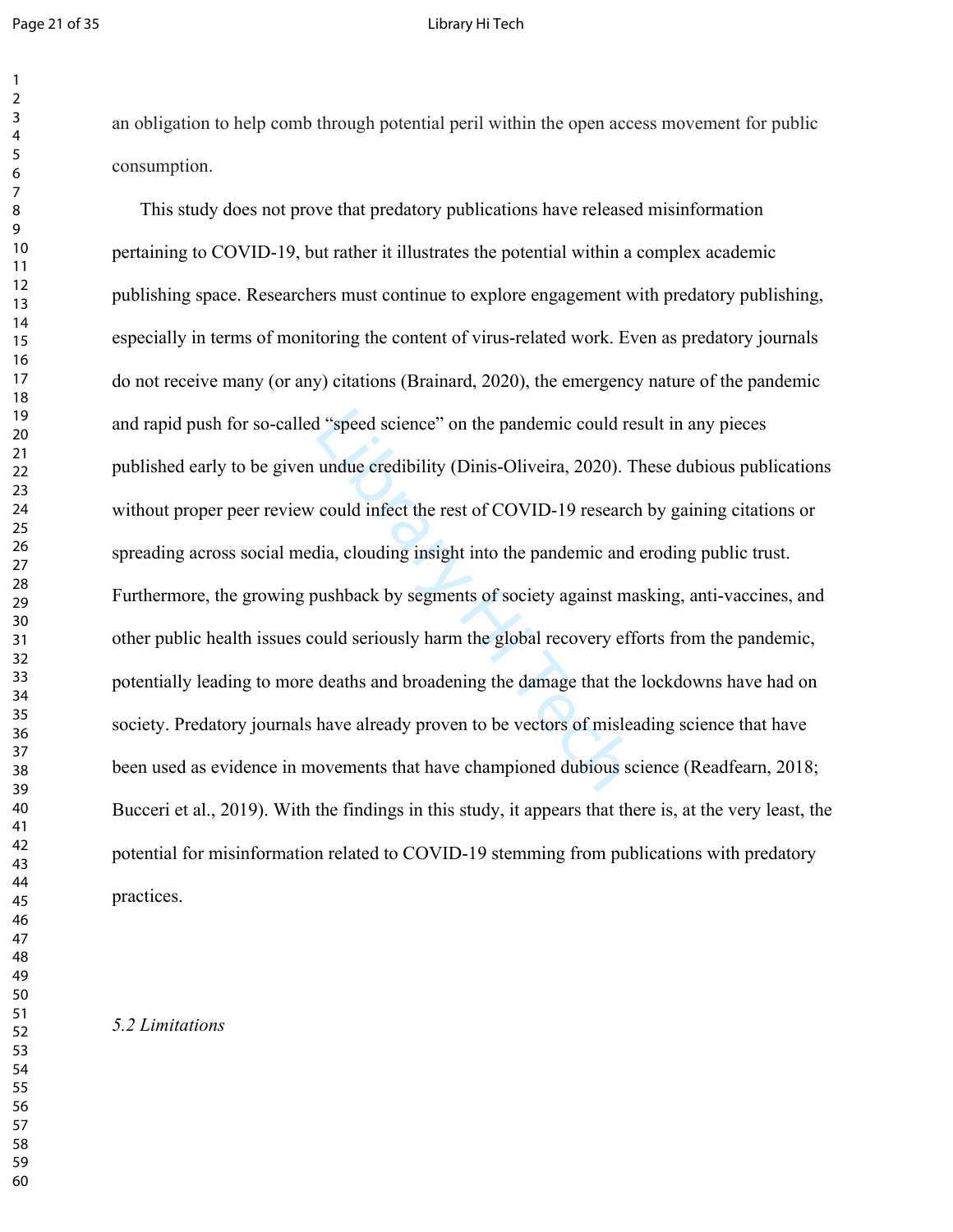## Library Hi Tech **Page 22 of 35**

ion of published research. For instance, Published research. For instance, Published f the date of this study. Comprehensive and the future to fully grapple with the produced thowever, illustrate a publishing ecosystem is There are limitations to this study that should be noted. First, this study did not gauge the content within these predatory journals, as the evaluation of the studies was not within the scope of the research. The journals that have been found to publish on the virus could potentially publish work that is not damaging to the understanding of its spread, even as the publishers have used predacious tactics. Future research should consider a deeper analysis of COVID-19 studies published within these predatory outlets produced during the pandemic, similar to the work by Jung et al. (2020) on legitimate publications. Likewise, the 742 total journals analyzed in this study represent only a fraction of published research. For instance, PubMed lists over 86,700 articles on COVID-19 as of the date of this study. Comprehensive and longitudinal studies should be implemented in the future to fully grapple with the produced corpus of knowledge on the virus. The findings do, however, illustrate a publishing ecosystem in which harmful information could potentially be published, similar to past work on anti-vaxxers (Beall, 2018; Readfearn, 2018; Bucceri et al., 2019) and akin to comparable research on the pandemic (see Guo et al, 2020).

Second, relying on blacklists poses complications, as some scholars have questioned their reliability (Teixeira da Silva & Tsigaris, 2018) and others have noted that they do not provide a universal identification (Grudniewicz et al., 2019). Further, the security functions on the Cabells' website, even with an institutional license, limits some of its functionality for use in research. As noted by Hoffecker (2018), it is difficult to analyze the entire database due to missing aspects like sorting by the number of violations or specific fields, disallowing the opportunity to make broader comparisons. Nonetheless, past studies have used blacklists in order to build predatory journal samples (see Shehata & Elgllab, 2018; Cobey et al., 2019; and Grgić & Guskić, 2019).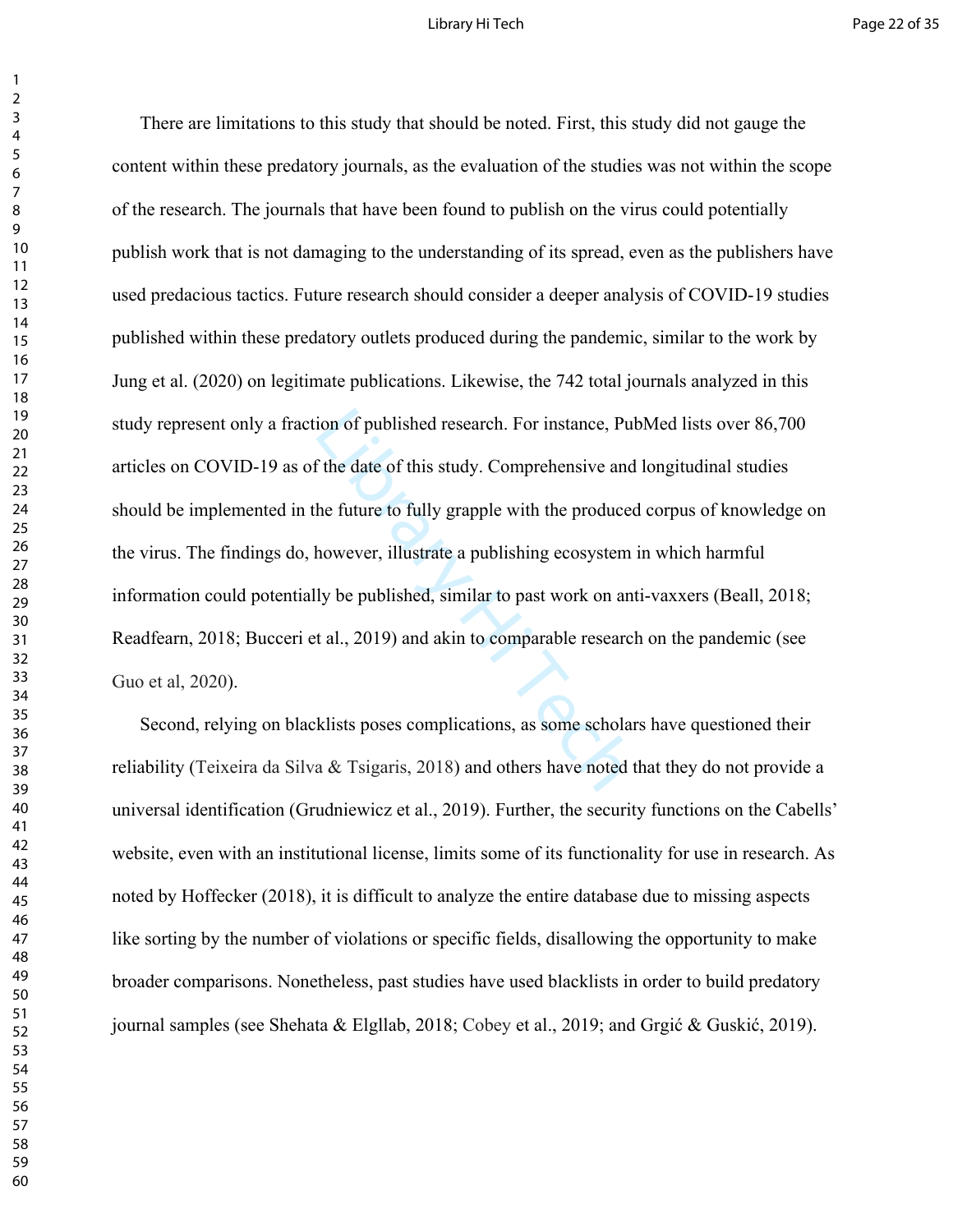While the sole use of either blacklists or whitelists is not recommended, they do provide an important indicator for more holistic assessments of journal quality.

# **References**

Author Redacted

- Beninger, P. G., Beall, J., & Shumway, S. E. (2016). Debasing the currency of science: The growing menace of predatory open access journals. *Journal of Shellfish Research*, *35*(1), 1-5.
- Berger, M., & Cirasella, J. (2015). Beyond Beall's list: Better understanding predatory publishers. *College & research libraries news*, *76*(3), 132-135.
- Beall, J. (2013). Avoiding the Peril of Publishing Qualitative Scholarship in Predatory Journals. *Journal of Ethnographic & Qualitative Research*, 8(1).
- Beall, J. (2016a). Dangerous predatory publishers threaten medical research. *Journal of Korean medical science*, *31*(10), 1511-1513.
- (2015). Beyond Beall's list: Better understa<br>  $\&$  research libraries news, 76(3), 132-135.<br>
the Peril of Publishing Qualitative Scholars<br>
uphic  $\&$  Qualitative Research, 8(1).<br>
s predatory publishers threaten medical re Beall, J. (2016b). Essential information about predatory publishers and journals. *International Higher Education*, (86), 2-3.

Beall J (2018). Scientific soundness and the problem of predatory journals, in: *Pseudoscience: The Conspiracy Against Science*, Kaufman A.B. & Kaufman J.C. (eds.), pp 183–300.

Bisaccio, M. (2018). Cabells' Journal Whitelist and Blacklist: Intelligent data for informed journal evaluations. *Learned Publishing*, *31*(3).

Bohannon J. Who's afraid of peer review. *Science*. 2013;342:60–5.

Brainard, J. (2020). Articles in 'predatory' journals receive few or no citations. *Science*.

doi:10.1126/science.aba8116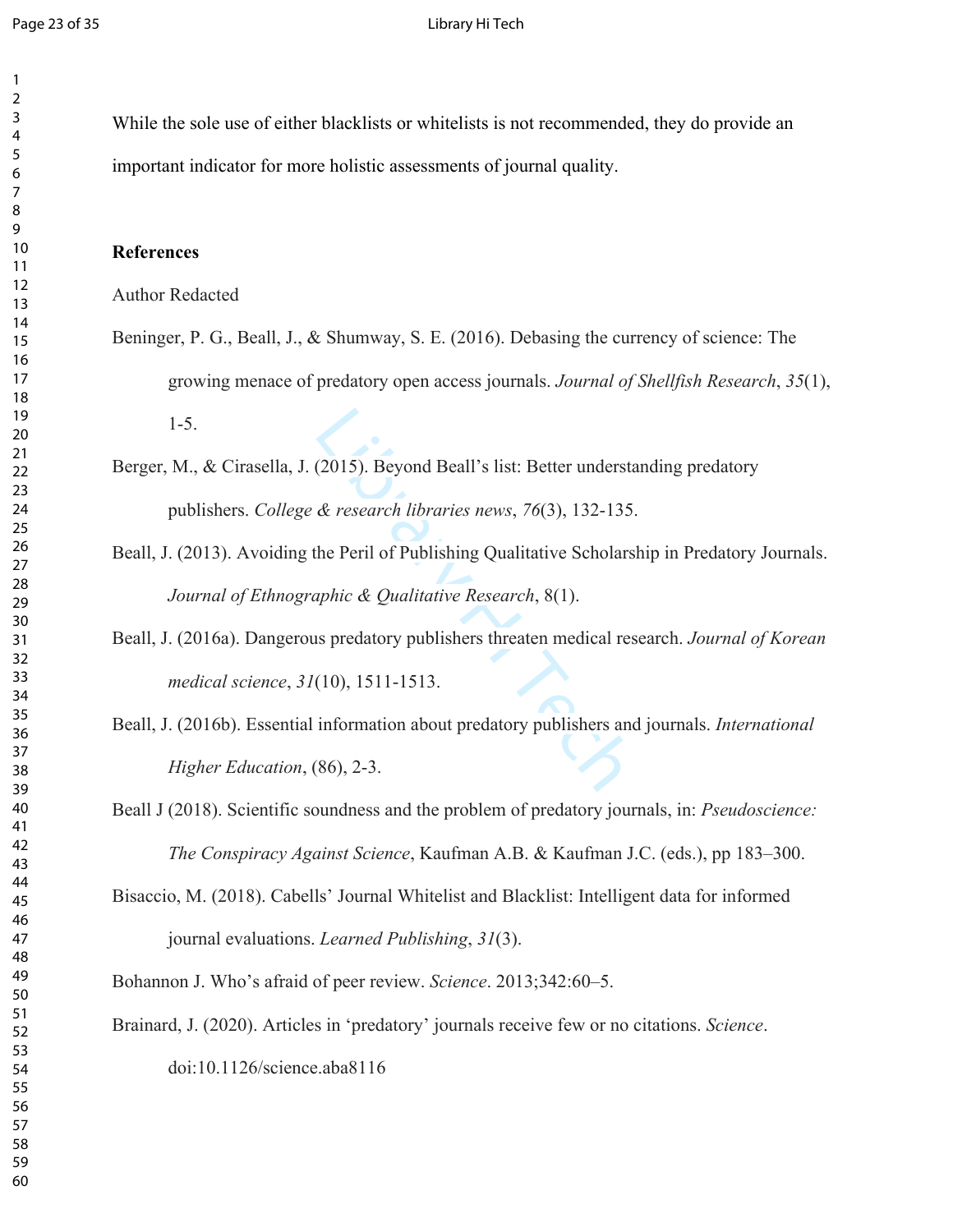- Bucceri, A., Hornung, P., & Schindler, T. M. (2019). Predatory publishing–what medical communicators need to know. *Medical Writing*, *28*, 28-33.
	- Chen, X. (2019). Beall's List and Cabell's Blacklist: A Comparison of Two Lists of Predatory OA Journals. *Serials Review*, *45*(4), 219-226.

Chou, C. P. (Ed.). (2014). *The SSCI syndrome in higher education: A local or global phenomenon*. Springer Science & Business Media.

- tivations of researchers publishing in presure<br>  $9(3)$ , e026516.<br>
(2019). A review of the open-access scena<br>
(4), 660-668.<br>
(3) corrections in them and w<br>
1296-1311.<br>
(COVID-19 research: pandemic versus "pather" (2)<br>
the Cobey, K. D., Grudniewicz, A., Lalu, M. M., Rice, D. B., Raffoul, H., & Moher, D. (2019). Knowledge and motivations of researchers publishing in presumed predatory journals: a survey. *BMJ open*, *9*(3), e026516.
- Dandawate, V.S. and M. D. (2019). A review of the open-access scenario in Afghanistan. *Library Hi Tech*. 37(4), 660-668.
- Demir, S. B. (2018). Predatory journals: Who publishes in them and why?. *Journal of Informetrics*, *12*(4), 1296-1311.
- Dinis-Oliveira, R. J. (2020). COVID-19 research: pandemic versus "paperdemic", integrity, values and risks of the "speed science". *Forensic Sciences Research*, 1-14.
- Ebadi, S., & Zamani, G. (2018). Predatory publishing as a case of symbolic violence: A critical English for academic purposes approach. *Cogent Education*, *5*(1), 1501889.

Ghanbari Baghestan, A., Khaniki, H., Kalantari, A., Akhtari-Zavare, M., Farahmand, E., Tamam, E., ... & Danaee, M. (2019). A Crisis in "Open Access": Should Communication Scholarly Outputs Take 77 Years to Become Open Access?. *SAGE Open*, *9*(3), 2158244019871044.

Grgić, I. H., & Guskić, M. (2019). Croatian scientists' awareness of predatory journals. *International Journal for Educational Integrity*, *15*(1), 3.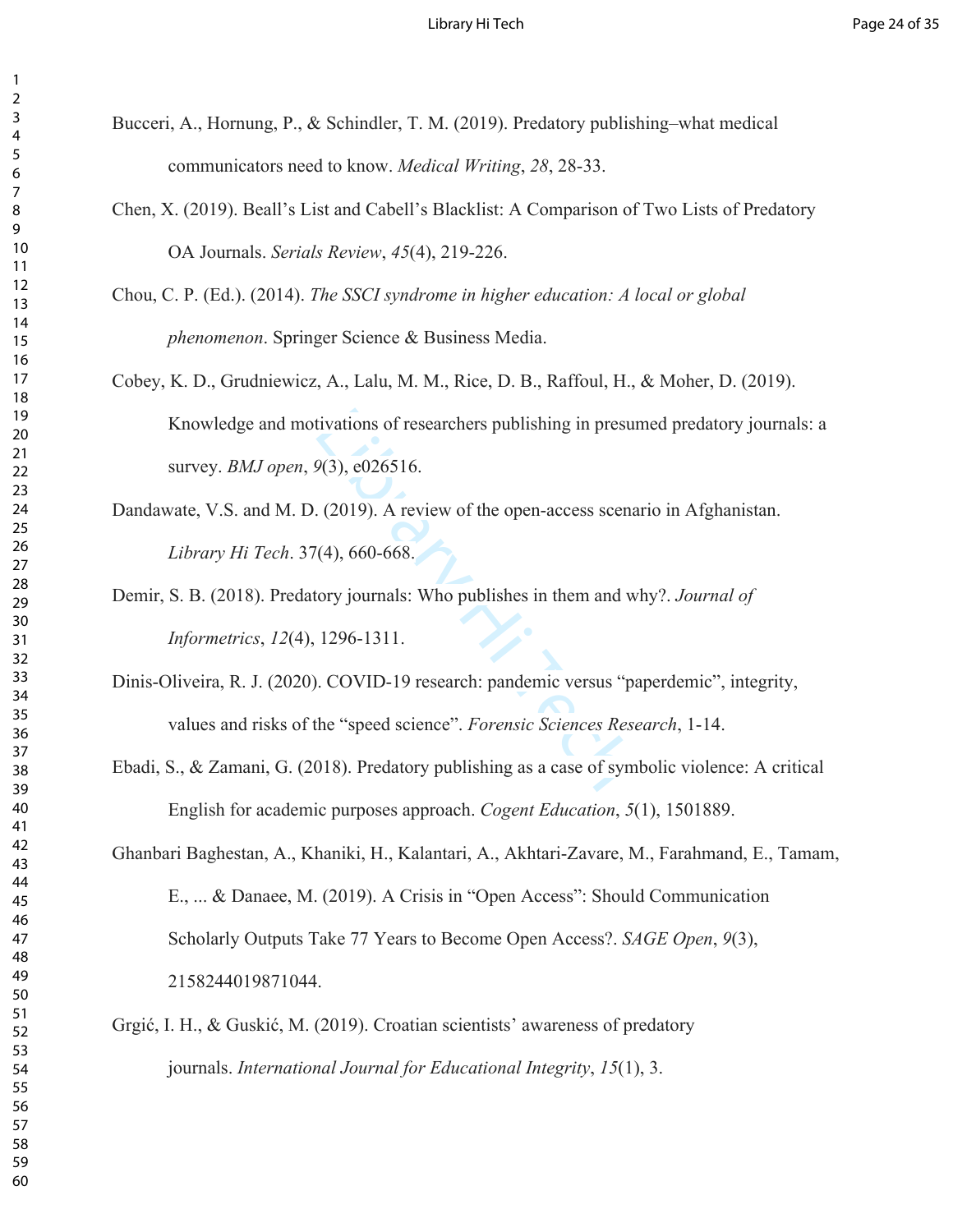| 2                            |  |
|------------------------------|--|
| 3                            |  |
| 4                            |  |
|                              |  |
| 5                            |  |
| 6                            |  |
|                              |  |
| 8                            |  |
| 9                            |  |
|                              |  |
| 10                           |  |
| 1<br>$\mathbf{1}$            |  |
| 1<br>$\overline{c}$          |  |
| 3<br>1                       |  |
| 1<br>4                       |  |
|                              |  |
| 15                           |  |
| 16                           |  |
| 1                            |  |
| 18                           |  |
| 19                           |  |
|                              |  |
| 20                           |  |
| $\overline{21}$              |  |
| Ź.<br>$\overline{2}$         |  |
| 23                           |  |
| $\frac{24}{3}$               |  |
|                              |  |
| 25                           |  |
| 26                           |  |
| 27                           |  |
| 28                           |  |
| 29                           |  |
|                              |  |
| 30                           |  |
| $\overline{31}$              |  |
| ś.<br>$\overline{2}$         |  |
| $\overline{\mathbf{3}}$<br>3 |  |
| 34                           |  |
|                              |  |
| 35                           |  |
| 36                           |  |
| 37                           |  |
| 38                           |  |
| $\overline{\mathbf{3}}$<br>€ |  |
|                              |  |
| 40                           |  |
| 41                           |  |
| 42                           |  |
| 43                           |  |
| 44                           |  |
| 45                           |  |
|                              |  |
| 46                           |  |
| 47                           |  |
| 48                           |  |
| 49                           |  |
| 50                           |  |
|                              |  |
| 51                           |  |
| 52                           |  |
| 53                           |  |
| 54                           |  |
| 55                           |  |
|                              |  |
| 56                           |  |
| 57                           |  |
| 58                           |  |
| 59                           |  |
|                              |  |
| 60                           |  |

| Grudniewicz, A., Moher, D., Cobey, K. D., Bryson, G. L., Cukier, S., Allen, K.,  & Ciro, J. B. |  |
|------------------------------------------------------------------------------------------------|--|
| (2019). Predatory journals: no definition, no defence. <i>Nature</i> . 576, 210-212.           |  |

- Guo, Y., Yang, Z., Yang, Z., Liu, Y. Q., Bielefield, A., & Tharp, G. (2020). The provision of patron services in Chinese academic libraries responding to the COVID-19 pandemic. *Library Hi Tech*. EarlyCite.
- Hey, T. and Hey, J. (2006), e‐Science and its implications for the library community. *Library Hi Tech*. 24(4), 515-528.
- Hoffecker, L. (2018). Cabells scholarly analytics. *Journal of the Medical Library Association: JMLA*, *106*(2), 270.
- Jung, R. G., Di Santo, P., Clifford, C., Prosperi-Porta, G., Skanes, S., Hung, A., ... & Hibbert, B. (2020). Methodological Rigor in COVID-19 Clinical Research: A Systematic Review and Case-Control Analysis. *medRxiv*.
- Ils scholarly analytics. Journal of the Medic<br>
2. The Medicine Medicine Correlation Cover Section 19<br>
2. The Section Cover Section 19<br>
2. Hartley, J. (2016). Spamming in scholarly<br>
2. Hartley, J. (2016). Spamming in schola Kozak, M., Iefremova, O., & Hartley, J. (2016). Spamming in scholarly publishing: A case study. *Journal of the Association for Information Science and Technology*, *67*(8), 2009- 2015.
- Lee, T. H. (2017). The status of corporate social responsibility research in public relations: A content analysis of published articles in eleven scholarly journals from 1980 to 2015. *Public Relations Review*, 43(1), 211-218.
- Lin, T. C., Lin, T. J., & Tsai, C. C. (2014). Research trends in science education from 2008 to 2012: A systematic content analysis of publications in selected journals. *International Journal of Science Education*, *36*(8), 1346-1372.
- Kusekwa, L. and Mushowani, A. (2014). The OA landscape in Zimbabwe: the case of university libraries in ZULC*. Library Hi Tech*, 32(1), 69-82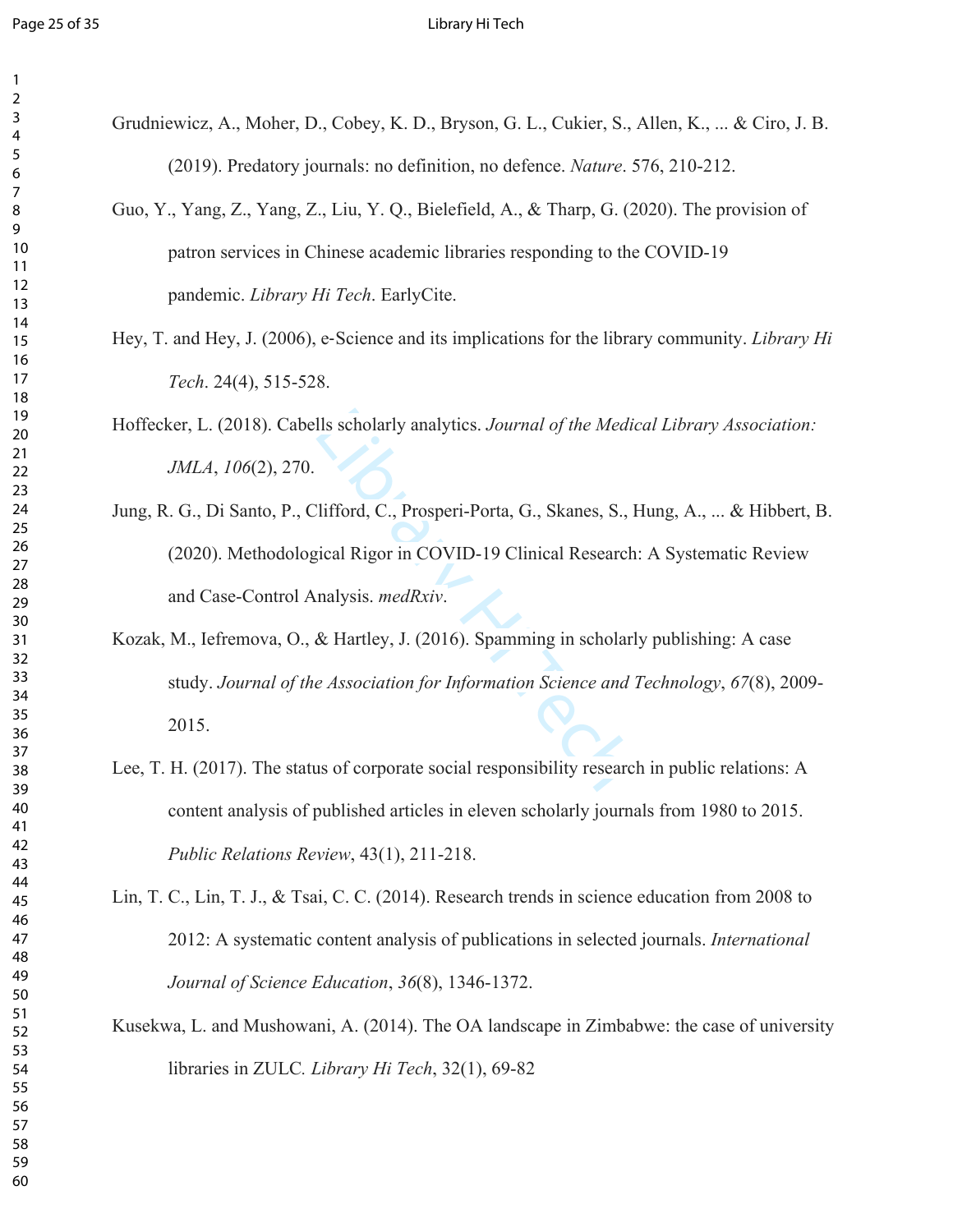- Marchitelli, A., Galimberti, P., Bollini, A., & Mitchell, D. (2017). Improvement of editorial quality of journals indexed in DOAJ: a data analysis. *JLIS. it: Italian Journal of Library, Archives and Information Science. Rivista italiana di biblioteconomia, archivistica e scienza dell'informazione*, *8*(1), 1-21.
- Masten, Y. B., & Ashcraft, A. S. (2016). The dark side of dissemination: Traditional and open access versus predatory journals. *Nursing Education Perspectives*, *37*(5), 275.
- Memon, A. R. (2018). Predatory journals spamming for publications: what should researchers do?. *Science and engineering ethics*, *24*(5), 1617-1639.
- Memon, A. R., & Rathore, F. A. (2020). Publishing research during pandemics: are you vulnerable to the COVID-19 or predatory publishers?. *J Pak Med Assoc*, *70*.
- Moher, D., Shamseer, L., Cobey, K. D., Lalu, M. M., Galipeau, J., Avey, M. T., ... & Daniel, R. (2017). Stop this waste of people, animals and money. *Nature News*, *549*(7670), 23.

Neuendorf, K. (2017). *The content analysis guidebook*. Los Angeles: SAGE.

- gineering ethics, 24(5), 1617-1639.<br>F. A. (2020). Publishing research during pa<br>DVID-19 or predatory publishers?. *J Pak M*<br>Cobey, K. D., Lalu, M. M., Galipeau, J., Ave<br>stee of people, animals and money. *Nature i*<br>content Petrisor, A.-I. (2016). Evolving strategies of the predatory journals. *Malaysian Journal of Library and Information Science*, 21(1), 1–17.
- O'Neil, D. (2018). English as the lingua franca of international publishing. *World Englishes*, *37*(2), 146-165.
- Readfearn, G. (2018). Murky world of 'science 'journals a new frontier for climate deniers. *The Guardian*, *28*.
- Rzymski, P., Nowicki, M., Mullin, G. E., Abraham, A., Rodríguez-Román, E., Petzold, M. B., ... & Janne, P. (2020). Quantity does not equal quality: Scientific principles cannot be sacrificed. *International immunopharmacology*, *86*, 106711.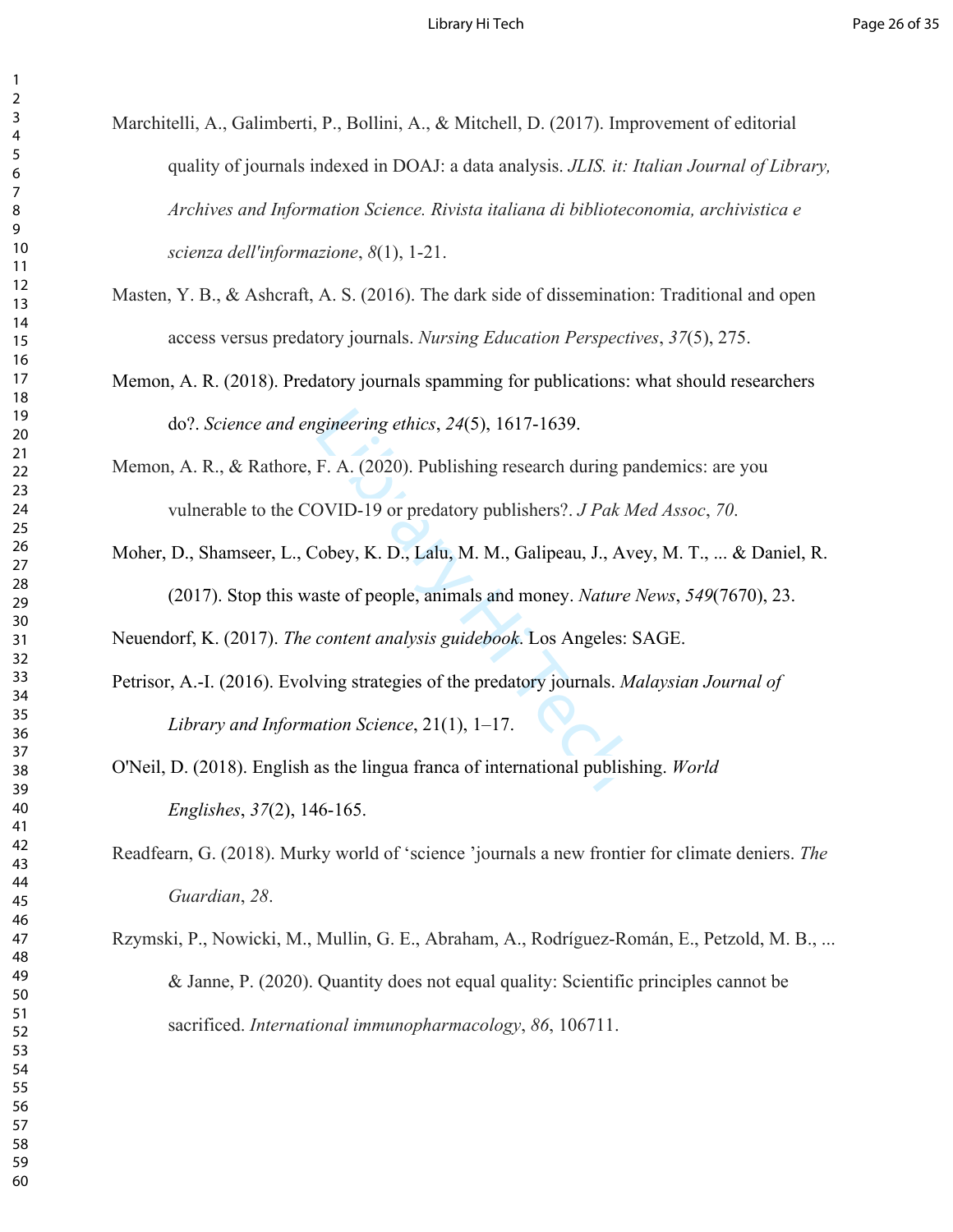#### Page 27 of 35 **Library Hi Tech**

- Scheirer, W. (2020). A pandemic of bad science. *Bulletin of the Atomic Scientists*, *76*(4), 175- 184.
- Shehata, A. M. K., & Elgllab, M. F. M. (2018). Where Arab social science and humanities scholars choose to publish: Falling in the predatory journals trap. *Learned Publishing*, *31*(3), 222-229.
- Shen, C., & Björk, B. C. (2015). 'Predatory' open access: a longitudinal study of article volumes and market characteristics. *BMC medicine*, *13*(1), 230.
- Sorokowski, P., Kulczycki, E., Sorokowska, A., & Pisanski, K. (2017). Predatory journals recruit fake editor. *Nature News*, 543(7646), 481.
- E., Sorokowska, A., & Pisanski, K. (2017)<br>
News, 543(7646), 481.<br>
1, I. Y., & Shcherbata, M. Y. (2017). Predat<br>
countries adapting novel research evaluation<br>
& Tsigaris, P. (2018). What value do journa<br>
The Journal of Acad Strielkowski, W., Gryshova, I. Y., & Shcherbata, M. Y. (2017). Predatory publishing and Beall's list: lessons for the countries adapting novel research evaluation criteria. *Наука і освіта*, (8), 39-43.
- Teixeira da Silva, J. A. T., & Tsigaris, P. (2018). What value do journal whitelists and blacklists have in academia?. *The Journal of Academic Librarianship*, 44(6), 781-792.
- Teixeira da Silva, J. A. (2020). An Alert to COVID-19 Literature in Predatory Publishing Venues. *Journal of Academic Librarianship*, 46(5): 102187.
- Trencheva, T. S., & Todorova, T. Y. (2014). Open access to scientific information: comparative study in DOAJ. *Library Management*, *35*(4-5), 364-374.
- Tsai, C. C., & Lydia Wen, M. (2005). Research and trends in science education from 1998 to 2002: A content analysis of publication in selected journals. *International journal of science education*, *27*(1), 3-14.
- Vervoort, D., Ma, X., & Shrime, M. G. (2020). Money down the drain: predatory publishing in the COVID-19 era. *Canadian Journal of Public Health*, 111(5), 665-666.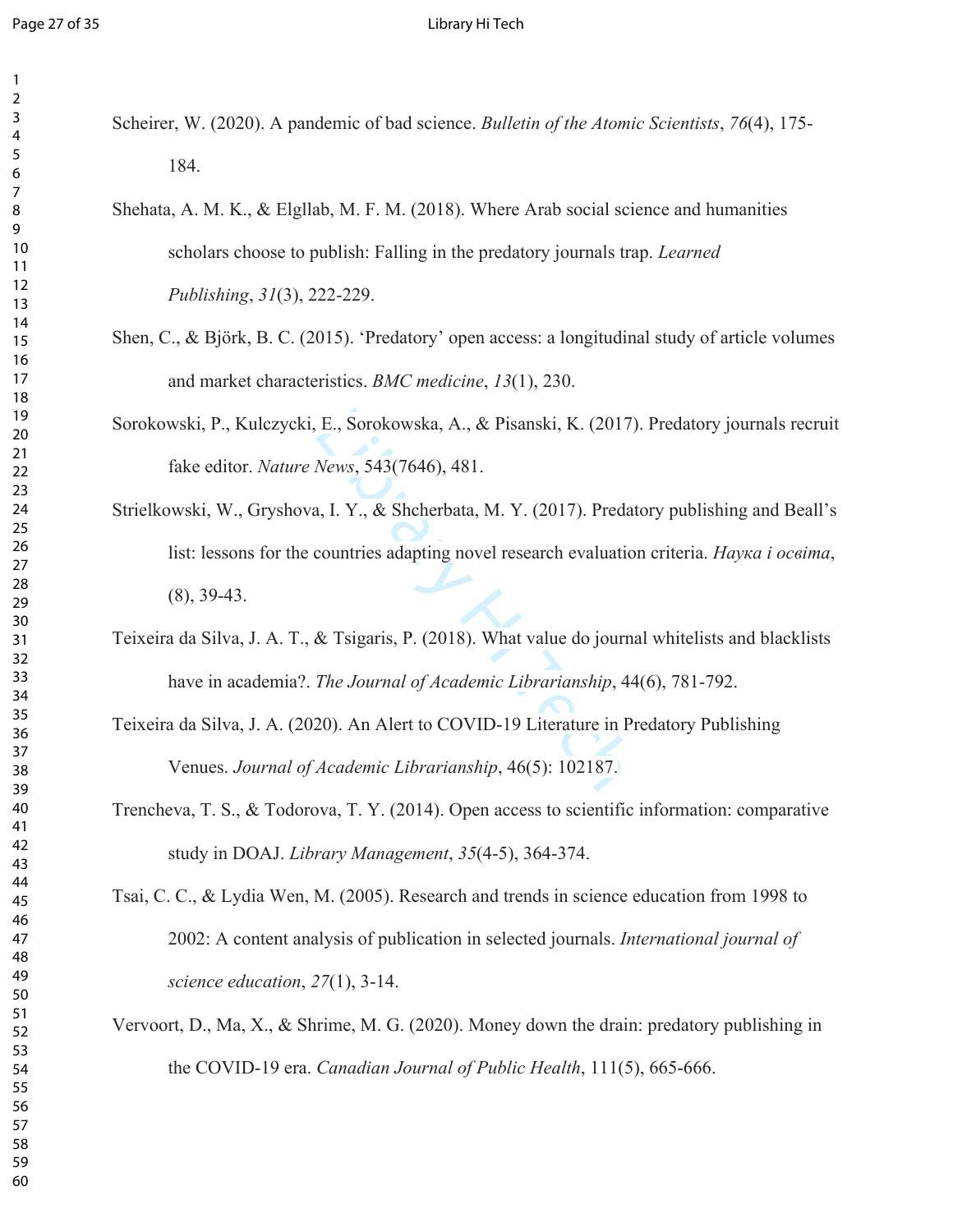- Wager, E. (2017). Why we should worry less about predatory publishers and more about the quality of research and training at our academic institutions. *Journal of epidemiology*, *27*(3), 87-88.
- Wani, M. A., Agarwal, N., & Bours, P. (2021). Impact of Unreliable Content on Social Media Users during COVID-19 and Stance Detection System. *Electronics*, 10(1), 5.
- Warner, E. L., Waters, A. R., Cloyes, K. G., Ellington, L., & Kirchhoff, A. C. (2021). Young adult cancer caregivers' exposure to cancer misinformation on social media. *Cancer*.

Watson, R. (2017). Beall's list of predatory open access journals: RIP. *Nursing Open*, *4*(2).

Library Hi Tech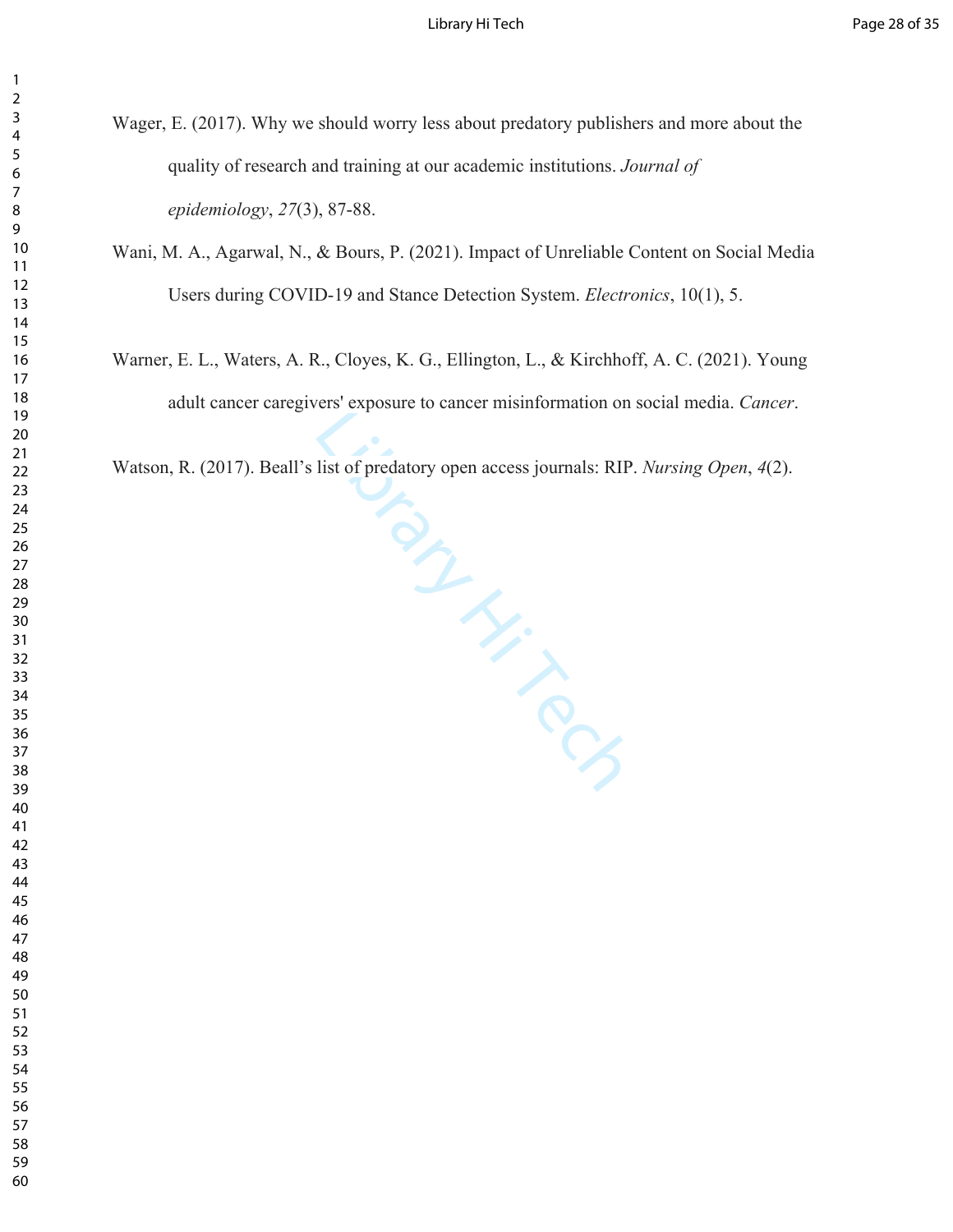# **Online Supplement: Appendix**

Table 1A: Description of the Violations within Cabells' Predatory Reports

| Degree:                          | <b>Severe</b>                                                                                                                                                                                                                                                                                                                                                                                                                                                                                                                                                                                                                                                                                                                                                                                                                                                                                                                                                                                                                                                                                            | Moderate                                                                                                                                                                                                                                                                                                                                                                                                                                                                                                                                                                                                                                                                                                                                                                                                                                                                                                                                                                                                                                                                                                                                                                                                  | <b>Minor</b>                                                                                                                                                                                                                                                                                                                                                                                                                               |
|----------------------------------|----------------------------------------------------------------------------------------------------------------------------------------------------------------------------------------------------------------------------------------------------------------------------------------------------------------------------------------------------------------------------------------------------------------------------------------------------------------------------------------------------------------------------------------------------------------------------------------------------------------------------------------------------------------------------------------------------------------------------------------------------------------------------------------------------------------------------------------------------------------------------------------------------------------------------------------------------------------------------------------------------------------------------------------------------------------------------------------------------------|-----------------------------------------------------------------------------------------------------------------------------------------------------------------------------------------------------------------------------------------------------------------------------------------------------------------------------------------------------------------------------------------------------------------------------------------------------------------------------------------------------------------------------------------------------------------------------------------------------------------------------------------------------------------------------------------------------------------------------------------------------------------------------------------------------------------------------------------------------------------------------------------------------------------------------------------------------------------------------------------------------------------------------------------------------------------------------------------------------------------------------------------------------------------------------------------------------------|--------------------------------------------------------------------------------------------------------------------------------------------------------------------------------------------------------------------------------------------------------------------------------------------------------------------------------------------------------------------------------------------------------------------------------------------|
| <b>Infraction</b><br><b>Type</b> |                                                                                                                                                                                                                                                                                                                                                                                                                                                                                                                                                                                                                                                                                                                                                                                                                                                                                                                                                                                                                                                                                                          |                                                                                                                                                                                                                                                                                                                                                                                                                                                                                                                                                                                                                                                                                                                                                                                                                                                                                                                                                                                                                                                                                                                                                                                                           |                                                                                                                                                                                                                                                                                                                                                                                                                                            |
| Integrity<br>Peer<br>Review      | • The same article appears in<br>more than one journal.<br>• Hijacked journal (defined as a<br>fraudulent website created to<br>look like a legitimate academic<br>journal for the purpose of<br>offering academics the<br>opportunity to rapidly publish<br>their research for a fee).<br>• Information received from the<br>journal does not match the<br>journal's website.<br>• The journal or publisher claims<br>to be a non-profit when it is<br>actually a for-profit company.<br>• The owner/Editor of the<br>journal or publisher falsely<br>claims academic positions or<br>qualifications.<br>• The journal is associated with<br>a conference that has been<br>identified as predatory.<br>The journal gives a fake ISSN.<br>• No editor or editorial board<br>listed on the journal's website<br>at all.<br>• Editors do not actually exist or<br>are deceased.<br>• The journal includes scholars<br>on an editorial board without<br>their knowledge or permission.<br>• Evident data that little to no<br>peer review is being done and<br>the journal claims to be "peer<br>reviewed." | • The title of the journal is<br>copied or so similar to<br>that of a legitimate<br>journal that it could cause<br>confusion between the<br>two.<br>• The name of the journal<br>references a country or<br>demographic that does<br>not relate to the content<br>or origin of the journal.<br>• The journal uses language<br>that suggests that it is<br>industry leading, but is in<br>fact a new journal.<br>• The journal/publisher<br>hides or obscures<br>relationships with for-<br>profit partner companies<br>that could result in<br>corporate manipulation of<br>science.<br>• The journal has a large<br>editorial board but very<br>few articles are published<br>per year. Inadequate peer<br>review (i.e., a single<br>reader reviews<br>submissions; peer<br>reviewers read papers<br>outside their field of<br>study; etc.).<br>• The journal's website<br>does not have a clearly<br>stated peer review policy.<br>• The founder of the<br>publishing company is<br>the editor of all of the<br>journals published by<br>said company.<br>• Evident data showing<br>that the editor/review<br>board members do not<br>possess academic<br>expertise to reasonably<br>qualify them to be | • Insufficient resources are<br>spent on preventing and<br>eliminating author<br>misconduct that may result<br>in repeated cases of<br>plagiarism, self-plagiarism,<br>image manipulation, etc. (no<br>policies regarding<br>plagiarism, ethics,<br>misconduct, etc., no use of<br>plagiarism screens).<br>• The journal/publisher hides<br>or obscures information<br>regarding associated<br>publishing imprints or parent<br>companies. |

58 59 60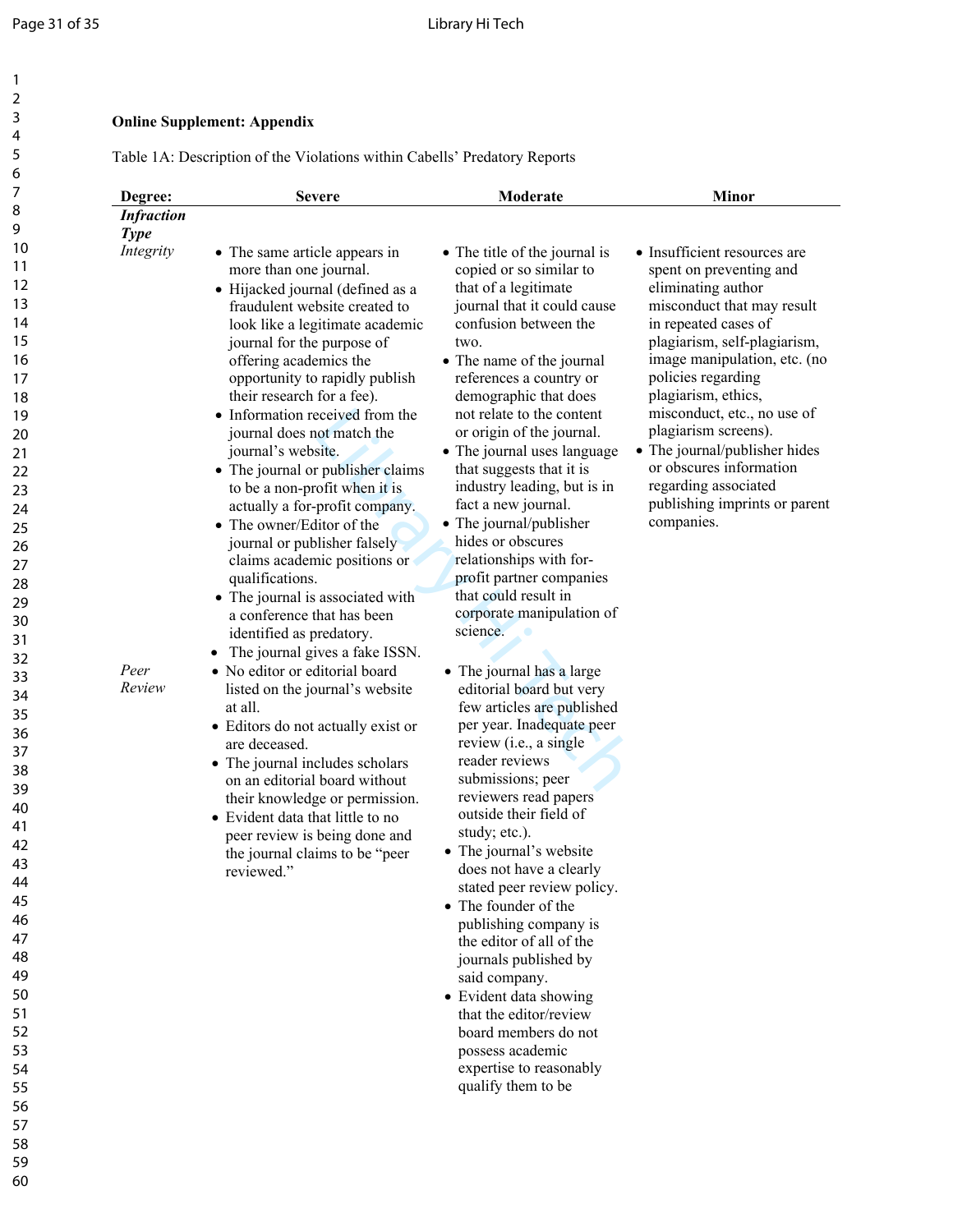publication gatekeepers in the journal's field.

- No affiliations are given for editorial board members and/or editors.
- Little geographical diversity of board members and the journal claims to be International.
- The journal includes board members who are prominent researchers but exempt them from any contribution to the journal except the use of their names and/or photographs.
- their names and/or<br>
photographs.<br>
 Editorial board members<br>
(appointed over 2 years<br>
ago) have not heard from<br>
the journal at all since<br>
being appointed to the<br>
board.<br>
blishes papers<br>
 No copyediting. Little<br>
ademic at • Editorial board members (appointed over 2 years ago) have not heard from the journal at all since being appointed to the board.
	- No copyediting. Little geographical diversity of authors and the journal claims to be International.
	- The Editor publishes research in his own journal.
	- The journal purposefully publishes controversial articles in the interest of boosting citation count.
	- The journal publishes papers presented at conferences without additional peer review.
	- The name of the publisher suggests that it is a society, academy, etc. when it is only a publisher and offers no real benefits to members.
	- The name of the publisher suggests that it is a society, academy, etc. when it is only a solitary proprietary operation and does not meet the definition of the term used or implied non-profit mission.

• The number of articles published has increased by 25-49% in the last year.

- *Publication Practices* • The journal publishes papers that are not academic at all, e.g. essays by laypeople or obvious pseudo-science.
	- No articles are published or the archives are missing issues and/or articles.
	- Falsely claims indexing in wellknown databases (especially SCOPUS, DOAJ, JCR, and Cabells).
	- Falsely claims universities or other organizations as partners or sponsors. Machine-generated or other "sting" abstracts or papers are accepted.
- 1 2 3 4 5 6 7 8 9 10 11 12 13 14 15 16 17 18 19 20 21 22 23 24 25 26 27 28 29 30 31 32 33 34 35 36 37 38 39 40 41 42 43 44 45 46 47 48 49 50 51 52 53 54 55 56 57 58
- 59
- 60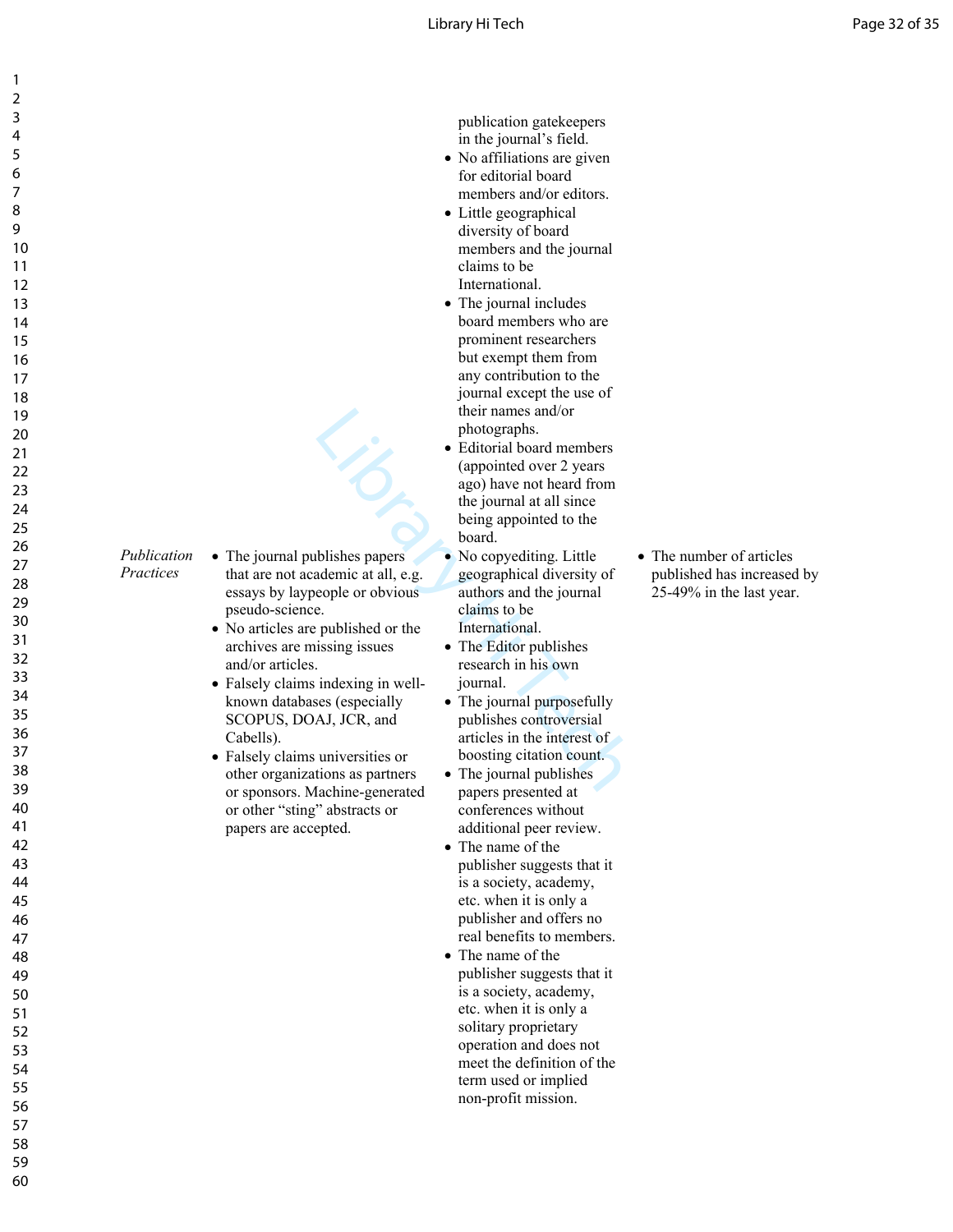| 1              |                |                                   |                             |                                 |
|----------------|----------------|-----------------------------------|-----------------------------|---------------------------------|
| $\overline{2}$ |                |                                   |                             |                                 |
| 3              |                |                                   |                             |                                 |
| 4              |                |                                   | • Authors are published     |                                 |
|                |                |                                   | several times in the same   |                                 |
| 5              |                |                                   | journal and/or issue.       |                                 |
| 6              |                |                                   | • Similarly titled articles |                                 |
| 7              |                |                                   | published by same author    |                                 |
| 8              |                |                                   | in more than one journal.   |                                 |
| 9              |                |                                   | • The publisher displays    |                                 |
| 10             |                |                                   | prominent statements        |                                 |
| 11             |                |                                   | that promise rapid          |                                 |
| 12             |                |                                   | publication and/or          |                                 |
| 13             |                |                                   | unusually quick peer        |                                 |
|                |                |                                   |                             |                                 |
| 14             |                |                                   | review (less than 4         |                                 |
| 15             |                |                                   | weeks).                     |                                 |
| 16             |                |                                   | • The number of articles    |                                 |
| 17             |                |                                   | published has increased     |                                 |
| 18             |                |                                   | by 75% or more in the       |                                 |
| 19             |                |                                   | last year.                  |                                 |
| 20             |                |                                   | • The number of articles    |                                 |
| 21             |                |                                   | published has increased     |                                 |
|                |                |                                   | by $50-74\%$ in the last    |                                 |
| 22             |                |                                   | year.                       |                                 |
| 23             | Fees           | • The journal offers options for  | • The publisher or          |                                 |
| 24             |                | researchers to prepay APCs for    | journal's website seems     |                                 |
| 25             |                | future articles.                  | too focused on the          |                                 |
| 26             |                |                                   |                             |                                 |
| 27             |                | • The journal states there is an  | payment of fees.            |                                 |
| 28             |                | APC or another fee but does       |                             |                                 |
| 29             |                | not give information on the       |                             |                                 |
| 30             |                | amount or gives conflicting       |                             |                                 |
|                |                | information.                      |                             |                                 |
| 31             |                | • The journal or publisher offers |                             |                                 |
| 32             |                | membership to receive             |                             |                                 |
| 33             |                | discounts on APCs but does not    |                             |                                 |
| 34             |                | give information on how to        |                             |                                 |
| 35             |                | become a member and/or on the     |                             |                                 |
| 36             |                | membership fees.                  |                             |                                 |
| 37             |                | • The author must pay APC or      |                             |                                 |
| 38             |                | publication fee before            |                             |                                 |
| 39             |                |                                   |                             |                                 |
| 40             |                | submitting the article            |                             |                                 |
|                |                | (specifically calls the fee a     |                             |                                 |
| 41             |                | publication fee, not a            |                             |                                 |
| 42             |                | submission fee).                  |                             |                                 |
| 43             |                | • The journal does not indicate   |                             |                                 |
| 44             |                | that there are any fees           |                             |                                 |
| 45             |                | associated with publication,      |                             |                                 |
| 46             |                | review, submission, etc. but the  |                             |                                 |
| 47             |                | author is charged a fee after     |                             |                                 |
| 48             |                | submitting a manuscript.          |                             |                                 |
|                |                | • Surprise fees.                  |                             |                                 |
| 49             |                |                                   |                             |                                 |
| 50             | Indexing &     | • The journal uses misleading     |                             | • The publisher or its journals |
| 51             | <i>Metrics</i> | metrics (i.e., metrics with the   |                             | are not listed in standard      |
| 52             |                | words "impact factor" that are    |                             | periodical directories or are   |
| 53             |                | not the Thomson Reuters           |                             | not widely catalogued in        |
| 54             |                | Impact Factor).                   |                             | library databases.              |
| 55             | Access &       |                                   | • States the journal is     |                                 |
| 56             | Copyright      |                                   | completely open access      |                                 |
| 57             |                |                                   |                             |                                 |
|                |                |                                   |                             |                                 |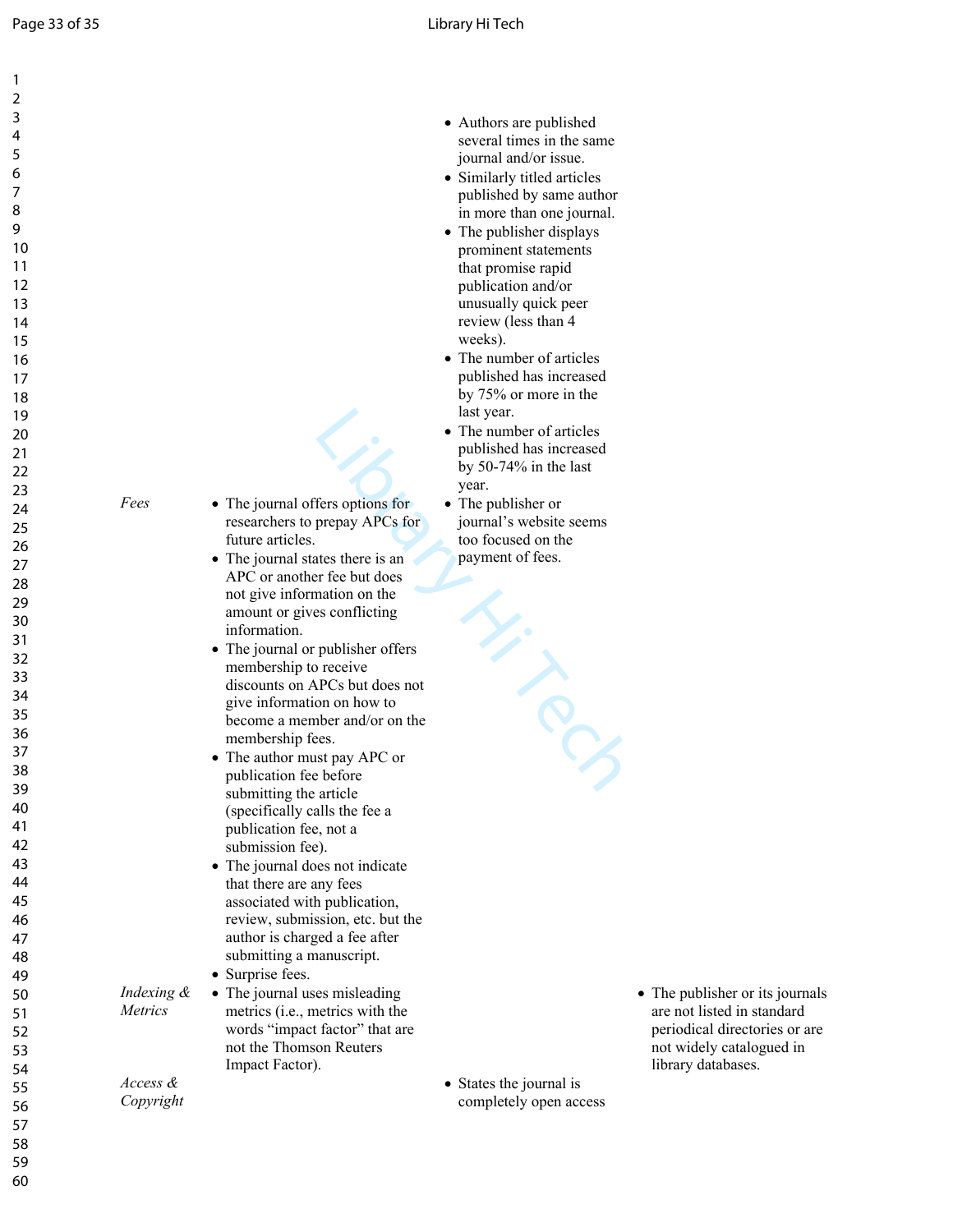but not all articles are openly available.

- No way to access articles (no information on open access or how to subscribe).
- The journal is open access but no information is given about how the journal is supported financially (i.e. author fees, advertising, sponsorship, etc.).
- No policies for digital preservation.
- The journal has a poorly written copyright policy and/or transfer form that does not actually transfer copyright.

Library 1

- The journal publishes not in accordance with their copyright or does not operate under a copyright license.
- The journal has been asked to quit sending emails and has not stopped.
- The journal or publisher gives a business address in a Western country but the majority of authors are based in developing countries.
- Emailed solicitations for manuscripts from the journal are received by researchers who are clearly not in the field the journal covers.
- Email invitations for editorial board members or reviewers from the journal are received by researchers who are clearly not in the field the journal covers.
- Multiple emails received from a journal in a short amount of time.
- Emails received from a journal do not include the option to unsubscribe to future emails.

• No subscribers / nobody uses the journal. The journal's website does not allow web crawlers.

123456789

> *Business Practices*

58 59 60